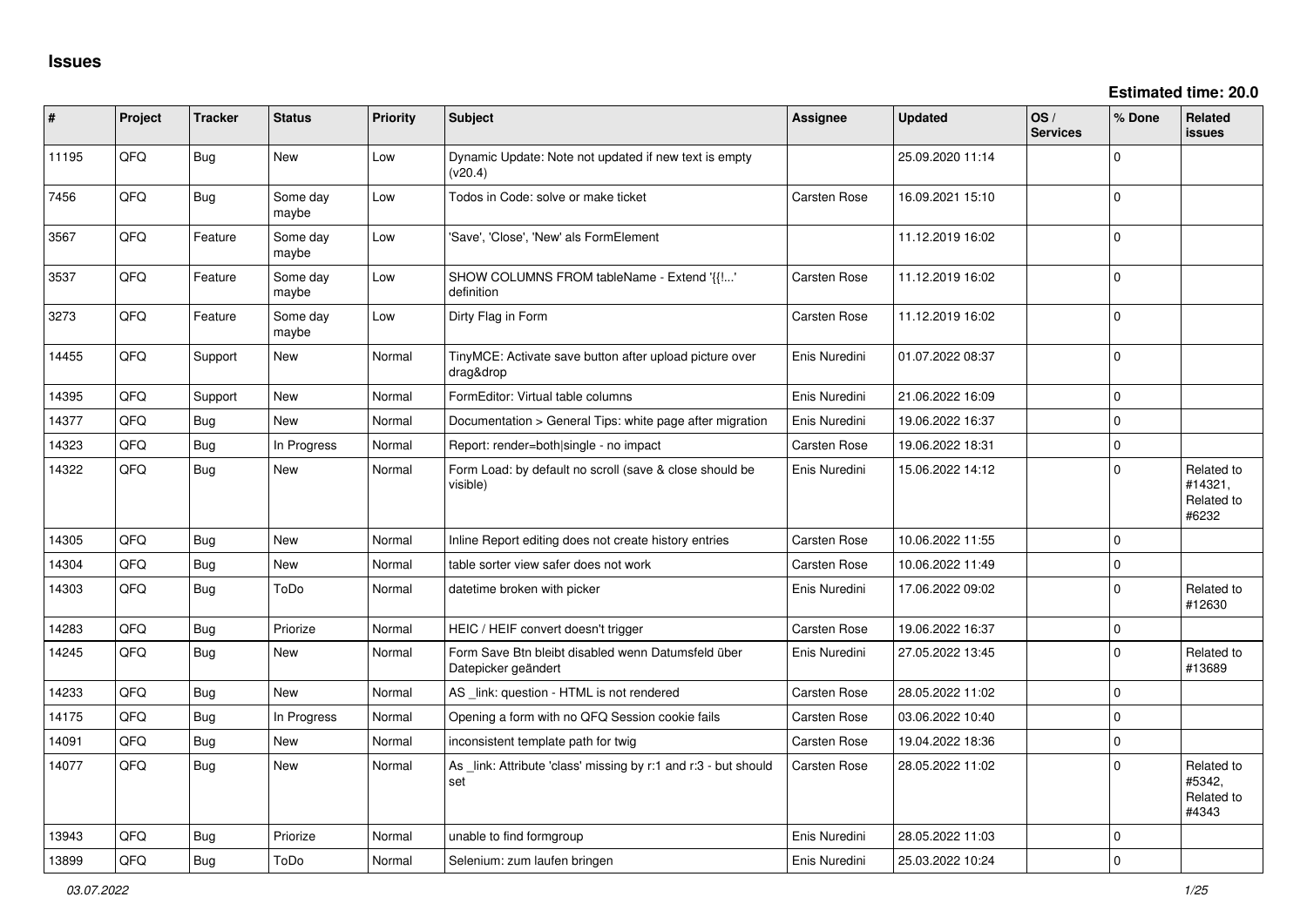| #     | Project | <b>Tracker</b> | <b>Status</b> | <b>Priority</b> | Subject                                                                                                                                             | <b>Assignee</b>     | <b>Updated</b>   | OS/<br><b>Services</b> | % Done         | Related<br><b>issues</b>                         |
|-------|---------|----------------|---------------|-----------------|-----------------------------------------------------------------------------------------------------------------------------------------------------|---------------------|------------------|------------------------|----------------|--------------------------------------------------|
| 13767 | QFQ     | Bug            | Feedback      | Normal          | date/time-picker: required shows up/down button orange                                                                                              | Enis Nuredini       | 16.05.2022 23:16 |                        | $\Omega$       |                                                  |
| 13706 | QFQ     | Bug            | New           | Normal          | Wrong CheckType in FieldElement LastStatus of Form Cron                                                                                             | <b>Carsten Rose</b> | 21.01.2022 18:20 |                        | $\Omega$       |                                                  |
| 13689 | QFQ     | Bug            | New           | Normal          | Enter auf Eingabefeld mit ungültigem Wert führt zu blurry<br>Seite                                                                                  | Enis Nuredini       | 28.05.2022 10:53 |                        | $\Omega$       | Related to<br>#14245, Has<br>duplicate<br>#11891 |
| 13659 | QFQ     | Bug            | <b>New</b>    | Normal          | wrong sanitize class applied to R-store                                                                                                             | <b>Carsten Rose</b> | 15.01.2022 14:23 |                        | $\Omega$       |                                                  |
| 13647 | QFQ     | Bug            | New           | Normal          | Autofocus funktioniert nicht auf Chrome                                                                                                             | Benjamin Baer       | 19.03.2022 17:44 |                        | 0              |                                                  |
| 13592 | QFQ     | Bug            | New           | Normal          | QFQ Build Queue: das vergeben von Tags klappt nicht. Es<br>werden keine Releases gebaut.                                                            | <b>Carsten Rose</b> | 19.03.2022 17:45 |                        | $\Omega$       |                                                  |
| 13528 | QFQ     | Bug            | <b>New</b>    | Normal          | qfq.io > releases: es wird kein neues Release angelegt                                                                                              | Benjamin Baer       | 19.03.2022 17:46 |                        | 0              |                                                  |
| 13460 | QFQ     | Bug            | New           | Normal          | Doc: Password set/reset  password should not processed<br>with 'html encode'                                                                        | <b>Carsten Rose</b> | 19.03.2022 17:46 |                        | $\Omega$       |                                                  |
| 13451 | QFQ     | Bug            | New           | Normal          | Character Counter / Max Character: Problem in Safari                                                                                                | <b>Carsten Rose</b> | 15.04.2022 17:18 |                        | $\Omega$       |                                                  |
| 13332 | QFQ     | Bug            | New           | Normal          | Multi Form: Required Felder werden visuell nicht markiert.                                                                                          | <b>Carsten Rose</b> | 19.03.2022 17:47 |                        | $\Omega$       |                                                  |
| 13331 | QFQ     | Bug            | New           | Normal          | Multi Form: Clear Icon misplaced                                                                                                                    | <b>Carsten Rose</b> | 19.03.2022 17:47 |                        | 0              |                                                  |
| 12989 | QFQ     | Bug            | New           | Normal          | empty string does not trigger dynamic update                                                                                                        | Enis Nuredini       | 28.05.2022 11:09 |                        | $\Omega$       |                                                  |
| 12716 | QFQ     | Bug            | New           | Normal          | template group: Pattern only applied to first instance                                                                                              | <b>Carsten Rose</b> | 19.03.2022 17:47 |                        | $\mathbf 0$    |                                                  |
| 12714 | QFQ     | Bug            | <b>New</b>    | Normal          | Conversion of GIF to PDF broken when GIF contains Alpha.                                                                                            | <b>Carsten Rose</b> | 19.03.2022 17:49 |                        | $\Omega$       |                                                  |
| 12581 | QFQ     | <b>Bug</b>     | New           | Normal          | Form.forward=close: Record 'new' in new browser tab ><br>save (& close) >> Form is not reloaded with new created<br>record id and stays in mode=new | <b>Carsten Rose</b> | 19.03.2022 17:48 |                        | $\Omega$       |                                                  |
| 12546 | QFQ     | Bug            | Feedback      | Normal          | Branch 'Development' - Unit Tests mit dirty workaround<br>angepasst                                                                                 | <b>Carsten Rose</b> | 19.03.2022 17:48 |                        | $\Omega$       |                                                  |
| 12520 | QFQ     | Bug            | New           | Normal          | Switch FE User: still active even FE User session expired                                                                                           | <b>Carsten Rose</b> | 19.03.2022 17:48 |                        | $\Omega$       |                                                  |
| 12512 | QFQ     | Bug            | <b>New</b>    | Normal          | Some MySQL Installation can't use 'stored procedures'                                                                                               | <b>Carsten Rose</b> | 19.03.2022 17:48 |                        | $\mathbf 0$    |                                                  |
| 12327 | QFQ     | Bug            | New           | Normal          | Copy to clipboard: Glyphicon can not be changed                                                                                                     | <b>Carsten Rose</b> | 27.12.2021 17:59 |                        | 0              |                                                  |
| 12325 | QFQ     | Bug            | Priorize      | Normal          | MultiDB form.dblndex not working for report syntax                                                                                                  | <b>Carsten Rose</b> | 07.09.2021 13:37 |                        | $\Omega$       | Related to<br>#12145.<br>Related to<br>#12314    |
| 12187 | QFQ     | <b>Bug</b>     | New           | Normal          | Trigger FormAsFile() via Report: probably problem with multi   Carsten Rose<br>DB setup                                                             |                     | 20.03.2021 21:20 |                        | $\mathbf 0$    |                                                  |
| 12133 | QFQ     | <b>Bug</b>     | New           | Normal          | NPM, phpSpreadSheet aktualisieren                                                                                                                   | Carsten Rose        | 15.03.2021 09:04 |                        | $\mathbf 0$    |                                                  |
| 12045 | QFQ     | <b>Bug</b>     | New           | Normal          | templateGroup afterSave FE: Aufruf ohne<br>sqlHonorFormElements funktioniert nicht                                                                  | <b>Carsten Rose</b> | 18.02.2021 16:33 |                        | 0              |                                                  |
| 12040 | QFG     | Bug            | New           | Normal          | FE Mode 'hidden' für zwei FEs auf einer Zeile                                                                                                       | Carsten Rose        | 18.02.2021 10:13 |                        | $\overline{0}$ |                                                  |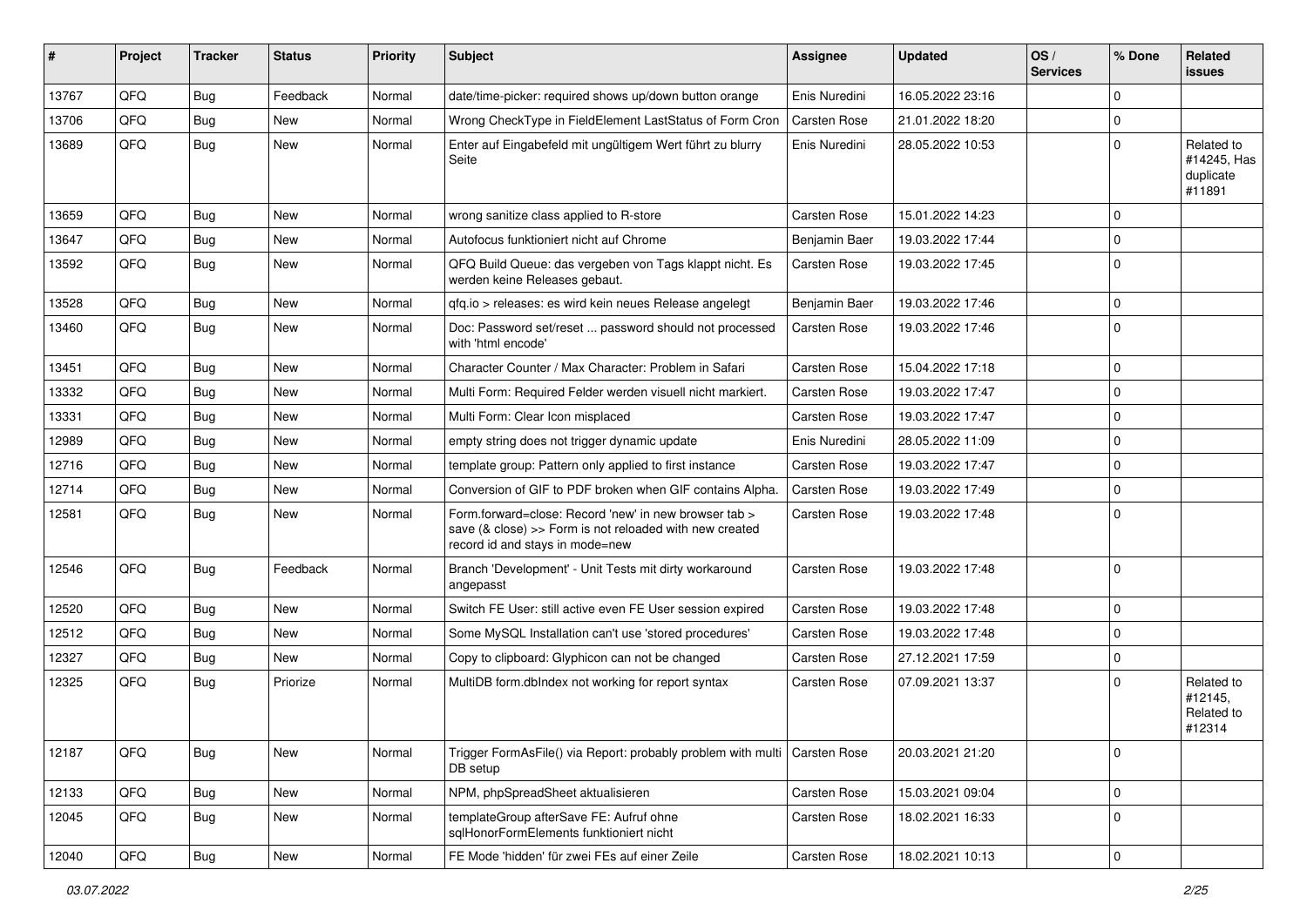| #     | Project | <b>Tracker</b> | <b>Status</b> | <b>Priority</b> | <b>Subject</b>                                                                      | <b>Assignee</b>     | <b>Updated</b>   | OS/<br><b>Services</b> | % Done      | Related<br>issues                                                                                                              |
|-------|---------|----------------|---------------|-----------------|-------------------------------------------------------------------------------------|---------------------|------------------|------------------------|-------------|--------------------------------------------------------------------------------------------------------------------------------|
| 11752 | QFQ     | <b>Bug</b>     | New           | Normal          | checkbox renders multiple input elements with same name                             | <b>Carsten Rose</b> | 17.12.2020 14:58 |                        | $\mathbf 0$ | Related to<br>#11750                                                                                                           |
| 11715 | QFQ     | Bug            | New           | Normal          | acceptZeroAsRequired and requiredOffButMark do not<br>coincide                      |                     | 08.12.2020 12:13 |                        | $\mathbf 0$ |                                                                                                                                |
| 11695 | QFQ     | Bug            | New           | Normal          | MultiForm required FE Error                                                         | Carsten Rose        | 04.12.2020 13:34 |                        | $\mathbf 0$ |                                                                                                                                |
| 11668 | QFQ     | <b>Bug</b>     | New           | Normal          | Play function.sql - problem with mysql                                              | Carsten Rose        | 03.05.2021 20:48 |                        | $\mathbf 0$ |                                                                                                                                |
| 11667 | QFQ     | <b>Bug</b>     | New           | Normal          | MySQL mariadb-server-10.3: Incorrect datetime value                                 | Carsten Rose        | 03.05.2021 20:48 |                        | $\mathbf 0$ |                                                                                                                                |
| 11522 | QFQ     | <b>Bug</b>     | New           | Normal          | Aus/Einblenden von Reitern                                                          |                     | 13.11.2020 14:58 |                        | $\mathbf 0$ |                                                                                                                                |
| 11517 | QFQ     | <b>Bug</b>     | In Progress   | Normal          | extraButtonInfo Broken for multiple FormElements                                    | Carsten Rose        | 12.05.2022 13:12 |                        | $\mathbf 0$ | Related to<br>#7890,<br>Related to<br>#3811, Has<br>duplicate<br>#10905, Has<br>duplicate<br>#10553, Has<br>duplicate<br>#6779 |
| 11347 | QFQ     | <b>Bug</b>     | Feedback      | Normal          | If Bedingungen funktionieren nicht korrekt                                          | Christoph Fuchs     | 21.03.2021 20:37 |                        | $\mathbf 0$ |                                                                                                                                |
| 11239 | QFQ     | <b>Bug</b>     | New           | Normal          | Radiobutton (plain): horizontales Rendern abhängig vom<br>Datentyp in der Datenbank | Carsten Rose        | 30.09.2020 18:37 |                        | $\mathbf 0$ |                                                                                                                                |
| 10937 | QFQ     | Bug            | New           | Normal          | Fehler mit abhängigen Select- Feldern beim Positionieren                            | <b>Carsten Rose</b> | 12.11.2020 23:45 |                        | $\mathbf 0$ |                                                                                                                                |
| 10890 | QFQ     | Bug            | New           | Normal          | AutoCron hangs                                                                      |                     | 20.07.2020 13:56 |                        | $\mathbf 0$ |                                                                                                                                |
| 10759 | QFQ     | <b>Bug</b>     | New           | Normal          | emptyMeansNull - Feld falsch aktualisiert                                           |                     | 12.11.2020 23:45 |                        | $\mathbf 0$ |                                                                                                                                |
| 10704 | QFQ     | Bug            | New           | Normal          | wkhtml problem rendering fullCalendar.js / fabric.js >><br>successor: puppeteer     | Carsten Rose        | 12.11.2020 23:45 |                        | $\Omega$    | Related to<br>#5024,<br>Related to<br>#4650,<br>Related to<br>#10715                                                           |
| 10661 | QFQ     | Bug            | In Progress   | Normal          | Typo3 Warnungen                                                                     | <b>Carsten Rose</b> | 07.09.2021 13:23 |                        | $\mathbf 0$ | Related to<br>#12440                                                                                                           |
| 10658 | QFQ     | <b>Bug</b>     | New           | Normal          | processReadOnly broken                                                              | Carsten Rose        | 27.05.2020 17:55 |                        | $\mathbf 0$ |                                                                                                                                |
| 10588 | QFG     | <b>Bug</b>     | New           | Normal          | typeahed Tag: Doku anpassen                                                         | Carsten Rose        | 12.11.2020 23:45 |                        | 0           |                                                                                                                                |
| 10324 | QFQ     | Bug            | New           | Normal          | Excel Export mit Template funktioniert nur, wenn Template<br>vor uid kommt          |                     | 30.03.2020 11:20 |                        | $\Omega$    | Related to<br>#10257                                                                                                           |
| 10322 | QFQ     | <b>Bug</b>     | New           | Normal          | FormElement / Radio: missing column 'enum' >> FE not<br>reported                    | Carsten Rose        | 07.05.2020 09:37 |                        | $\mathbf 0$ |                                                                                                                                |
| 10082 | QFQ     | <b>Bug</b>     | New           | Normal          | FE.type=SELECT - 'sanatize' Class                                                   | Carsten Rose        | 07.05.2020 09:36 |                        | $\mathbf 0$ | Related to<br>#10081                                                                                                           |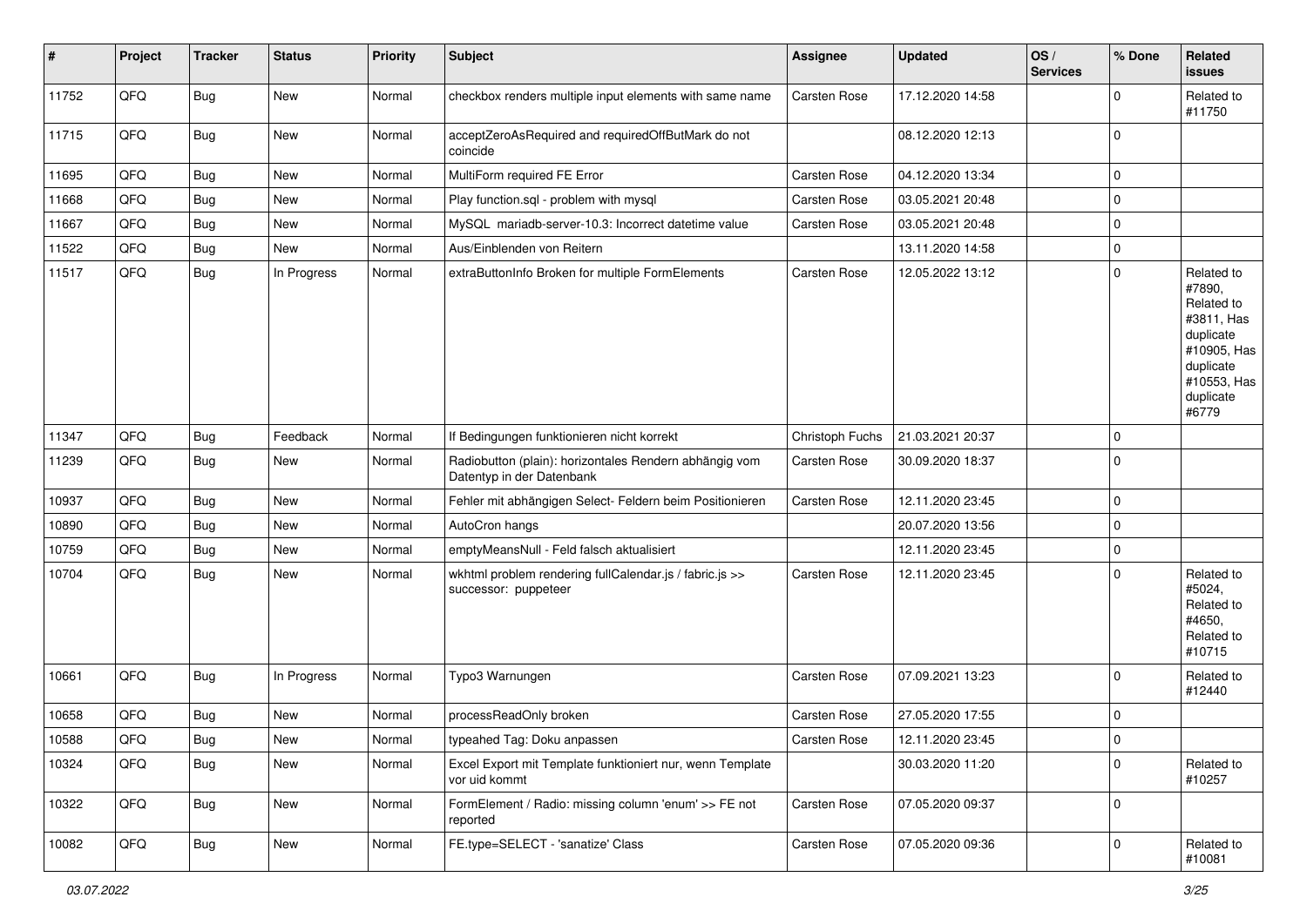| #    | Project | <b>Tracker</b> | <b>Status</b>     | <b>Priority</b> | <b>Subject</b>                                                                                           | <b>Assignee</b>     | <b>Updated</b>   | OS/<br><b>Services</b> | % Done      | Related<br>issues                                                       |
|------|---------|----------------|-------------------|-----------------|----------------------------------------------------------------------------------------------------------|---------------------|------------------|------------------------|-------------|-------------------------------------------------------------------------|
| 9975 | QFQ     | Bug            | Priorize          | Normal          | Dropdown Menu: 'r:3' broken                                                                              | <b>Carsten Rose</b> | 01.02.2020 10:13 |                        | $\Omega$    |                                                                         |
| 9958 | QFQ     | Bug            | Priorize          | Normal          | Broken subrecord query: no error message                                                                 | Carsten Rose        | 05.02.2021 15:15 |                        | $\mathbf 0$ |                                                                         |
| 9947 | QFQ     | Bug            | Priorize          | Normal          | Unwanted error message if missing 'typeAheadSqlPrefetch'                                                 | Carsten Rose        | 01.02.2020 10:13 |                        | $\mathbf 0$ |                                                                         |
| 9898 | QFQ     | Bug            | Feedback          | Normal          | Formular trotz Timeout gespeichert                                                                       | Benjamin Baer       | 01.02.2020 15:56 |                        | $\mathbf 0$ |                                                                         |
| 9862 | QFQ     | Bug            | Priorize          | Normal          | Failed writing to sql mail qfq.log should throw an exception                                             | Carsten Rose        | 01.02.2020 10:13 |                        | $\mathbf 0$ |                                                                         |
| 9855 | QFQ     | Bug            | New               | Normal          | <b>Required Check</b>                                                                                    |                     | 01.02.2020 15:56 |                        | $\mathbf 0$ |                                                                         |
| 9834 | QFQ     | Bug            | Priorize          | Normal          | Input elements with tag 'disabled' are missing on<br>form-submit: server option 'processReadOnly' broken | <b>Carsten Rose</b> | 07.12.2021 16:43 |                        | $\mathbf 0$ | Related to<br>#9691,<br>Related to<br>#5305, Has<br>duplicate<br>#12331 |
| 9783 | QFQ     | Bug            | New               | Normal          | Email with special characters                                                                            | <b>Carsten Rose</b> | 01.02.2020 23:22 |                        | $\mathbf 0$ |                                                                         |
| 9773 | QFQ     | Bug            | New               | Normal          | form.parameter.formModeGlobal=requiredOff                                                                | Carsten Rose        | 01.02.2020 15:56 |                        | $\mathbf 0$ |                                                                         |
| 9669 | QFQ     | Bug            | Some day<br>maybe | Normal          | Checkbox / Template Group: radio/checkbox visible broken<br>after 'add'                                  | <b>Carsten Rose</b> | 16.06.2021 13:47 |                        | $\Omega$    | Related to<br>#8091                                                     |
| 9535 | QFQ     | Bug            | Feedback          | Normal          | Report:  AS '_vertical' - column to wide - vertical >> rot45,<br>rot <sub>90</sub>                       | Benjamin Baer       | 01.02.2020 15:56 |                        | $\mathbf 0$ |                                                                         |
| 9533 | QFQ     | Bug            | New               | Normal          | FE.type=upload: Check in 'beforeSave' if upload is given                                                 | <b>Carsten Rose</b> | 01.02.2020 23:22 |                        | $\mathbf 0$ | Related to<br>#11523                                                    |
| 9317 | QFQ     | Bug            | New               | Normal          | FE.type=note: with dynamic show/hidden an empty label<br>causes trouble                                  | Carsten Rose        | 01.02.2020 23:22 |                        | $\mathbf 0$ |                                                                         |
| 9281 | QFQ     | Bug            | Some day<br>maybe | Normal          | Allow STRICT_TRANS_TABLES                                                                                | <b>Carsten Rose</b> | 02.01.2021 18:43 |                        | $\mathbf 0$ |                                                                         |
| 9177 | QFQ     | Bug            | New               | Normal          | Bug? QFQ tries to save an action FE, which has real<br>existing column name                              | <b>Carsten Rose</b> | 01.02.2020 23:22 |                        | $\mathbf 0$ |                                                                         |
| 9127 | QFQ     | Bug            | New               | Normal          | Error Message: change 'roll over' color - text not readable                                              | Carsten Rose        | 01.02.2020 23:22 |                        | $\mathbf 0$ |                                                                         |
| 9126 | QFQ     | Bug            | Some day<br>maybe | Normal          | hidden Form elements are present in page source                                                          |                     | 02.01.2021 18:41 |                        | $\mathbf 0$ |                                                                         |
| 9077 | QFQ     | Bug            | New               | Normal          | typeAheadSql: report broken SQL                                                                          | <b>Carsten Rose</b> | 29.06.2022 22:35 |                        | $\Omega$    | Related to<br>#4018                                                     |
| 9024 | QFQ     | Bug            | Some day<br>maybe | Normal          | QFQ Einarbeitung                                                                                         |                     | 01.02.2020 15:56 |                        | $\mathbf 0$ |                                                                         |
| 9020 | QFQ     | Bug            | Some day<br>maybe | Normal          | radio mit buttonClass und dynamicUpdate lassen sich nicht<br>kombinieren                                 |                     | 11.12.2019 16:01 |                        | $\mathbf 0$ |                                                                         |
| 9013 | QFQ     | Bug            | New               | Normal          | Error in Twig template not handled                                                                       | Carsten Rose        | 20.10.2021 13:43 |                        | $\mathbf 0$ |                                                                         |
| 8316 | QFQ     | Bug            | Feedback          | Normal          | Documentation/Behaviour for Nested Queries and<br>Record-Store confusing                                 | Nicola Chiapolini   | 20.11.2019 09:14 |                        | $\mathbf 0$ |                                                                         |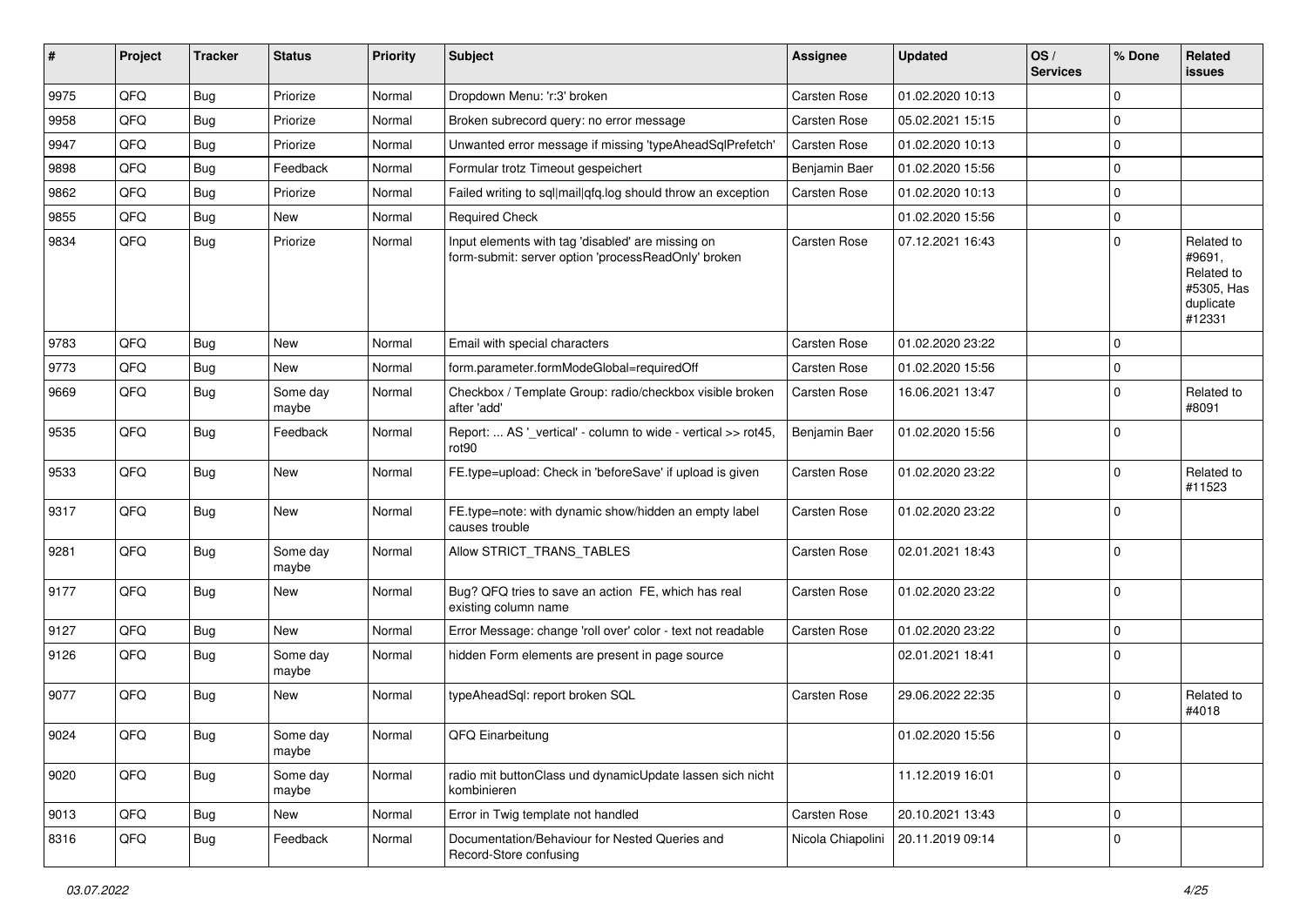| #    | Project | <b>Tracker</b> | <b>Status</b>     | <b>Priority</b> | <b>Subject</b>                                                                                                   | Assignee            | <b>Updated</b>   | OS/<br><b>Services</b> | % Done         | Related<br>issues    |
|------|---------|----------------|-------------------|-----------------|------------------------------------------------------------------------------------------------------------------|---------------------|------------------|------------------------|----------------|----------------------|
| 8106 | QFQ     | Bug            | Some day<br>maybe | Normal          | Dynamic Update: Feld kann nicht auf empty zurückgesetzt<br>werden                                                | <b>Carsten Rose</b> | 11.12.2019 16:01 |                        | $\Omega$       |                      |
| 8049 | QFQ     | Bug            | New               | Normal          | FE.type=note, column 'value': text moves some pixel to top<br>after save                                         | Carsten Rose        | 01.02.2020 23:22 |                        | $\Omega$       |                      |
| 8037 | QFQ     | <b>Bug</b>     | Priorize          | Normal          | FE.type=upload (advanced mode): {{slaveld:V}} missing<br>during dynamic update                                   | Carsten Rose        | 01.02.2020 10:13 |                        | $\overline{0}$ |                      |
| 7890 | QFQ     | Bug            | <b>New</b>        | Normal          | FormElement 'required': extraButtonInfo not aligned                                                              | <b>Carsten Rose</b> | 11.06.2021 21:17 |                        | $\Omega$       | Related to<br>#11517 |
| 7795 | QFQ     | Bug            | <b>New</b>        | Normal          | Readonly Form: Typeahead-Felder                                                                                  | <b>Carsten Rose</b> | 01.02.2020 23:22 |                        | $\Omega$       | Related to<br>#10640 |
| 7685 | QFQ     | Bug            | New               | Normal          | Open FormElement from QFQ error message and save<br>modified record: error about missing {{formId:F}}            | <b>Carsten Rose</b> | 01.02.2020 23:22 |                        | $\Omega$       |                      |
| 7656 | QFQ     | Bug            | Priorize          | Normal          | FE with required, 'pattern' and 'extraButtonLock': always<br>complain about missing value                        | Carsten Rose        | 01.02.2020 10:13 |                        | $\overline{0}$ |                      |
| 7616 | QFQ     | Bug            | Priorize          | Normal          | Selectlist with Enum & Dynamic Update                                                                            | Carsten Rose        | 01.02.2020 10:13 |                        | $\Omega$       |                      |
| 7574 | QFQ     | Bug            | New               | Normal          | Substitute error: form element not reported / dont parse<br>Form.note                                            | <b>Carsten Rose</b> | 01.02.2020 23:21 |                        | 0              |                      |
| 7547 | QFQ     | Bug            | New               | Normal          | Error Message in afterSave: wrong parameter column<br>reported                                                   | Carsten Rose        | 01.02.2020 23:22 |                        | $\Omega$       |                      |
| 7524 | QFQ     | Bug            | New               | Normal          | QFQ throws a 'General Error' if 'fileadmin/protected/log/' is<br>not writeable                                   | <b>Carsten Rose</b> | 01.02.2020 23:22 |                        | $\Omega$       |                      |
| 7513 | QFQ     | Bug            | New               | Normal          | Radios not correct aligned                                                                                       | <b>Carsten Rose</b> | 01.02.2020 23:22 |                        | $\Omega$       |                      |
| 7512 | QFQ     | Bug            | <b>New</b>        | Normal          | FE: inputType=number >> 'pattern' is not respected                                                               | <b>Carsten Rose</b> | 01.02.2020 23:22 |                        | $\Omega$       |                      |
| 7402 | QFQ     | Bug            | Some day<br>maybe | Normal          | thumbnail cache: outdated picture when permission denied<br>and permission resolved.                             |                     | 01.02.2020 23:20 |                        | $\Omega$       |                      |
| 7281 | QFQ     | Bug            | Some day<br>maybe | Normal          | Subrecords: on large screen separator line too short                                                             |                     | 01.02.2020 23:19 |                        | $\Omega$       |                      |
| 7261 | QFQ     | Bug            | New               | Normal          | Report pathFilename for user without path, only the filename                                                     | <b>Carsten Rose</b> | 01.02.2020 23:21 |                        | $\Omega$       |                      |
| 7219 | QFQ     | Bug            | New               | Normal          | typeSheadSql / typeAheadSqlPrefetch: change to curly<br>braces                                                   | Carsten Rose        | 01.02.2020 23:21 |                        | $\Omega$       |                      |
| 7101 | QFQ     | Bug            | Some day<br>maybe | Normal          | 'form' in SIP and 'report' - breaks                                                                              |                     | 01.02.2020 23:20 |                        | $\overline{0}$ |                      |
| 7014 | QFQ     | Bug            | New               | Normal          | Sending invalid emails succeeds when<br>debug.redirectAllMailTo is set                                           | <b>Carsten Rose</b> | 01.02.2020 23:21 |                        | $\Omega$       |                      |
| 7002 | QFQ     | Bug            | New               | Normal          | Dynamic Update: row does not disappear / appear                                                                  | <b>Carsten Rose</b> | 01.02.2020 23:22 |                        | $\overline{0}$ |                      |
| 6912 | QFQ     | Bug            | New               | Normal          | error Message Var 'deadline' already set in SIP - in Form<br>with FE.value={{deadline:R:::{{deadlinePeriod:Y}}}} | Carsten Rose        | 01.02.2020 23:21 |                        | $\overline{0}$ |                      |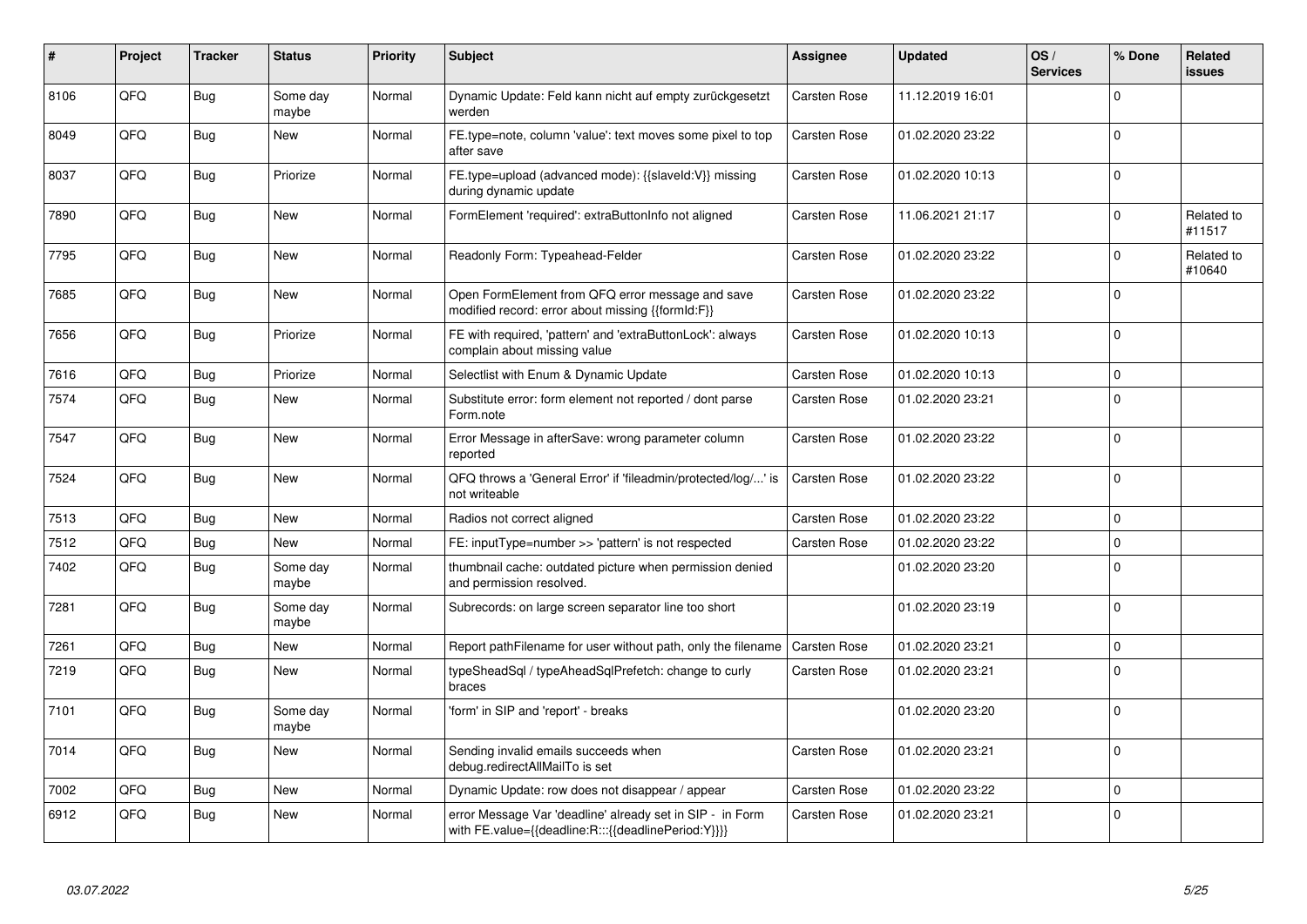| #    | Project | <b>Tracker</b> | <b>Status</b>     | <b>Priority</b> | Subject                                                                                                              | <b>Assignee</b>     | <b>Updated</b>   | OS/<br><b>Services</b> | % Done      | Related<br>issues                              |
|------|---------|----------------|-------------------|-----------------|----------------------------------------------------------------------------------------------------------------------|---------------------|------------------|------------------------|-------------|------------------------------------------------|
| 6677 | QFQ     | Bug            | New               | Normal          | Error message FE Action Element: no/wrong FE reference<br>who cause the problem.                                     | Carsten Rose        | 01.02.2020 23:21 |                        | 0           |                                                |
| 6574 | QFQ     | Bug            | Priorize          | Normal          | qfq.log: Fehlermeldung wurde angezeigt, aber nicht geloggt                                                           | <b>Carsten Rose</b> | 01.02.2020 10:13 |                        | $\Omega$    |                                                |
| 6566 | QFQ     | Bug            | Priorize          | Normal          | Link Function 'delete': provided parameter missing on page<br>reload                                                 | Benjamin Baer       | 03.01.2022 08:08 |                        | $\Omega$    |                                                |
| 6483 | QFQ     | Bug            | New               | Normal          | R Store funktioniert nicht bei 'Report Notation' im FE                                                               | Carsten Rose        | 01.02.2020 23:21 |                        | $\Omega$    |                                                |
| 6462 | QFQ     | Bug            | New               | Normal          | File Upload: Nutzlose Fehlermeldung wenn Datei zu gross                                                              | <b>Carsten Rose</b> | 01.02.2020 23:21 |                        | $\mathbf 0$ | Related to<br>#6139                            |
| 6140 | QFQ     | Bug            | Priorize          | Normal          | QFQ DnD Sort: Locked fields                                                                                          | Benjamin Baer       | 21.03.2022 09:56 |                        | $\Omega$    |                                                |
| 5991 | QFQ     | Bug            | Some day<br>maybe | Normal          | URLs with ' ' or long parameter are problematic                                                                      | Carsten Rose        | 01.02.2020 23:19 |                        | $\Omega$    |                                                |
| 5877 | QFQ     | Bug            | Some day<br>maybe | Normal          | FE.type=note:bsColumn strange behaviour                                                                              |                     | 01.02.2020 23:19 |                        | $\mathbf 0$ |                                                |
| 5768 | QFQ     | Bug            | Some day<br>maybe | Normal          | {{pageLanguage:T}}' missing if QFQ is called via api                                                                 | Carsten Rose        | 01.02.2020 23:19 |                        | $\Omega$    |                                                |
| 5706 | QFQ     | Bug            | Some day<br>maybe | Normal          | upload: fileDestination needs to be sanatized                                                                        | Carsten Rose        | 01.02.2020 23:19 |                        | $\Omega$    |                                                |
| 5576 | QFQ     | Bug            | New               | Normal          | Using MySQL 'DROP' requires privilege - wich is not really<br>necessary.                                             | Carsten Rose        | 01.02.2020 23:21 |                        | $\mathbf 0$ |                                                |
| 5559 | QFQ     | <b>Bug</b>     | New               | Normal          | FE.type = Upload: 'accept' might contain variables                                                                   | Carsten Rose        | 11.05.2020 21:23 |                        | $\Omega$    |                                                |
| 5557 | QFQ     | <b>Bug</b>     | Some day<br>maybe | Normal          | Form load: STORE_RECORD filled, but should be empty                                                                  | Carsten Rose        | 01.02.2020 23:19 |                        | $\Omega$    |                                                |
| 5305 | QFQ     | <b>Bug</b>     | New               | Normal          | Upload FormElement: nicht disabled by readonly Form                                                                  | Carsten Rose        | 16.06.2021 13:43 |                        | $\Omega$    | Related to<br>#9347,<br>Related to<br>#9834    |
| 5021 | QFQ     | Bug            | Some day<br>maybe | Normal          | FE.typ=extra - during save displays error 'datum2' already<br>filled in STORE_SIP - the value is stored nevertheless | Carsten Rose        | 01.02.2020 23:19 |                        | $\Omega$    | Related to<br>#3875                            |
| 4771 | QFQ     | Bug            | Some day<br>maybe | Normal          | qfq: select-down-values empty after save (edit-form for<br>program administrators)                                   | <b>Carsten Rose</b> | 01.02.2020 23:20 |                        | $\Omega$    | Related to<br>#4549, Has<br>duplicate<br>#4282 |
| 4756 | QFQ     | Bug            | New               | Normal          | Form dirty even nothing changes                                                                                      | <b>Carsten Rose</b> | 11.12.2019 16:16 |                        | $\Omega$    |                                                |
| 4659 | QFQ     | <b>Bug</b>     | Some day<br>maybe | Normal          | infoButtonExtra                                                                                                      | Carsten Rose        | 01.02.2020 23:20 |                        | $\mathbf 0$ |                                                |
| 4651 | QFQ     | <b>Bug</b>     | Some day<br>maybe | Normal          | 'Loading document" Modal wird angezeigt bei uzhcd type=2<br>Ansicht                                                  | Carsten Rose        | 01.02.2020 23:20 |                        | $\mathbf 0$ |                                                |
| 4583 | QFQ     | Bug            | Some day<br>maybe | Normal          | Dynamic Update bei TypeAhead Feldern                                                                                 | Carsten Rose        | 01.02.2020 23:19 |                        | 0           |                                                |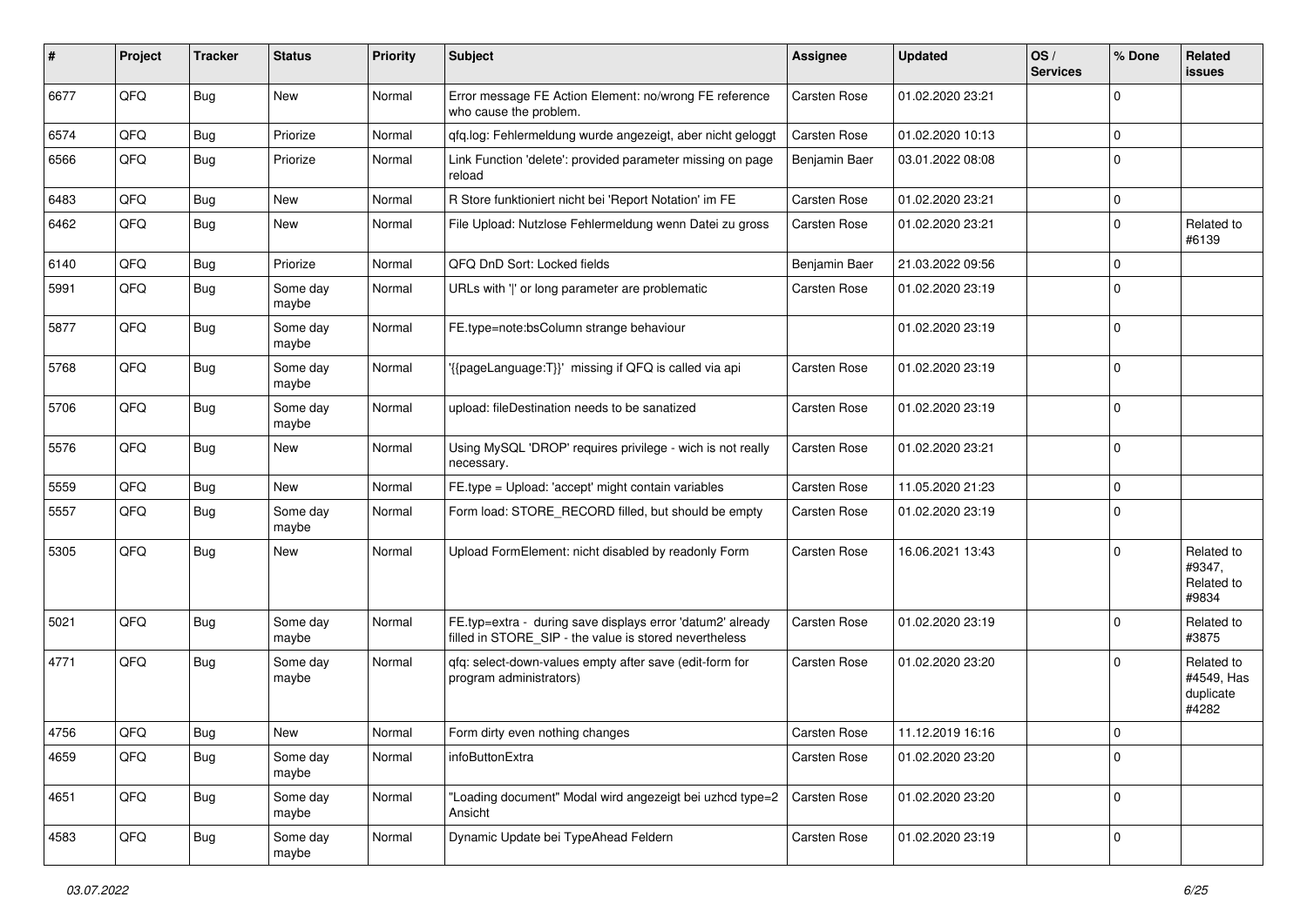| #    | Project | <b>Tracker</b> | <b>Status</b>     | <b>Priority</b> | <b>Subject</b>                                                                                                                                           | Assignee            | <b>Updated</b>   | OS/<br><b>Services</b> | % Done   | <b>Related</b><br><b>issues</b>             |
|------|---------|----------------|-------------------|-----------------|----------------------------------------------------------------------------------------------------------------------------------------------------------|---------------------|------------------|------------------------|----------|---------------------------------------------|
| 4549 | QFQ     | <b>Bug</b>     | Some day<br>maybe | Normal          | TemplateGroups: FE.type SELECT loose selected value<br>after save                                                                                        | <b>Carsten Rose</b> | 01.02.2020 23:20 |                        | $\Omega$ | Related to<br>#4548.<br>Related to<br>#4771 |
| 4546 | QFQ     | Bug            | Some day<br>maybe | Normal          | NH: SIP storage is destroyed                                                                                                                             |                     | 01.02.2020 23:20 |                        | $\Omega$ |                                             |
| 4528 | QFQ     | <b>Bug</b>     | Some day<br>maybe | Normal          | extraButtonLock mit SQLAhead Bug                                                                                                                         | Carsten Rose        | 01.02.2020 23:19 |                        | $\Omega$ |                                             |
| 4457 | QFQ     | <b>Bug</b>     | Priorize          | Normal          | typeahead: pressing return to select an item, saves the form<br>and closes the form.                                                                     | Benjamin Baer       | 03.01.2022 08:01 |                        | $\Omega$ | Related to<br>#4398                         |
| 4454 | QFQ     | <b>Bug</b>     | Some day<br>maybe | Normal          | Required Elements: multiple elements in a row - whole row<br>marked if only one input is empty.                                                          | Benjamin Baer       | 01.02.2020 23:20 |                        | $\Omega$ |                                             |
| 4441 | QFQ     | <b>Bug</b>     | Some day<br>maybe | Normal          | \$ SERVER Vars sollten nur aus dem Store genommen<br>werden - Code entsprechend anpassen.                                                                |                     | 11.12.2019 16:02 |                        | $\Omega$ |                                             |
| 4398 | QFQ     | Bug            | Some day<br>maybe | Normal          | Typeahead: mouse click in a prefilled input opens a single<br>item dropdown with the current value - click on it seems to<br>set the value, not the key. | Benjamin Baer       | 01.02.2020 23:20 |                        | $\Omega$ | Related to<br>#4457                         |
| 4328 | QFQ     | <b>Bug</b>     | Some day<br>maybe | Normal          | Error Message: Show FE name/number on problems in FE                                                                                                     | <b>Carsten Rose</b> | 01.02.2020 23:20 |                        | $\Omega$ |                                             |
| 4293 | QFQ     | <b>Bug</b>     | Some day<br>maybe | Normal          | Download broken if token 'd:' is missing - but no error<br>message                                                                                       | Carsten Rose        | 11.12.2019 16:03 |                        | $\Omega$ | Related to<br>#7514                         |
| 4138 | QFQ     | <b>Bug</b>     | Some day<br>maybe | Normal          | style fehlt                                                                                                                                              |                     | 11.12.2019 16:03 |                        | $\Omega$ |                                             |
| 4122 | QFQ     | <b>Bug</b>     | Some day<br>maybe | Normal          | file: Render Mode hat keinen Effekt                                                                                                                      |                     | 11.12.2019 16:03 |                        | $\Omega$ |                                             |
| 4092 | QFQ     | Bug            | Some day<br>maybe | Normal          | 1) Logging verbessern wann welches FE warum ausgefuehrt   Carsten Rose<br>wird, 2) Documentation: Best Practice Template Group                           |                     | 01.02.2020 23:19 |                        | $\Omega$ | Related to<br>#3504                         |
| 4008 | QFQ     | Bug            | Some day<br>maybe | Normal          | FormElemen.type=sendmail: wrong 'TO' if 'real<br>name <rea@mail.to>' is used</rea@mail.to>                                                               | <b>Carsten Rose</b> | 11.12.2019 16:03 |                        | $\Omega$ |                                             |
| 3895 | QFQ     | Bug            | Some day<br>maybe | Normal          | typeahead pedantic: on lehrkredit Idap webpass - if only one<br>person is in dropdown, such person can't be selected                                     | <b>Carsten Rose</b> | 11.12.2019 16:03 |                        | $\Omega$ |                                             |
| 3882 | QFQ     | Bug            | Some day<br>maybe | Normal          | templateGroup: disable 'add' if limit is reached - funktioniert<br>nicht wenn bereits records existierten                                                | <b>Carsten Rose</b> | 11.12.2019 16:03 |                        | $\Omega$ |                                             |
| 3811 | QFQ     | Bug            | Some day<br>maybe | Normal          | Dynamic Update: extraButtonInfo - Text aktualisieren                                                                                                     | Carsten Rose        | 11.12.2019 16:03 |                        | $\Omega$ | Related to<br>#11517                        |
| 3782 | QFQ     | <b>Bug</b>     | Priorize          | Normal          | Bei fehlerhafter Eingabe (z.B. Datum) sollte das erwartete<br>Format angezeigt werden                                                                    | <b>Carsten Rose</b> | 01.02.2020 10:13 |                        | $\Omega$ |                                             |
| 3750 | QFQ     | <b>Bug</b>     | Some day<br>maybe | Normal          | FE in a row: if one violates check, all are red                                                                                                          | Carsten Rose        | 11.12.2019 16:03 |                        | $\Omega$ |                                             |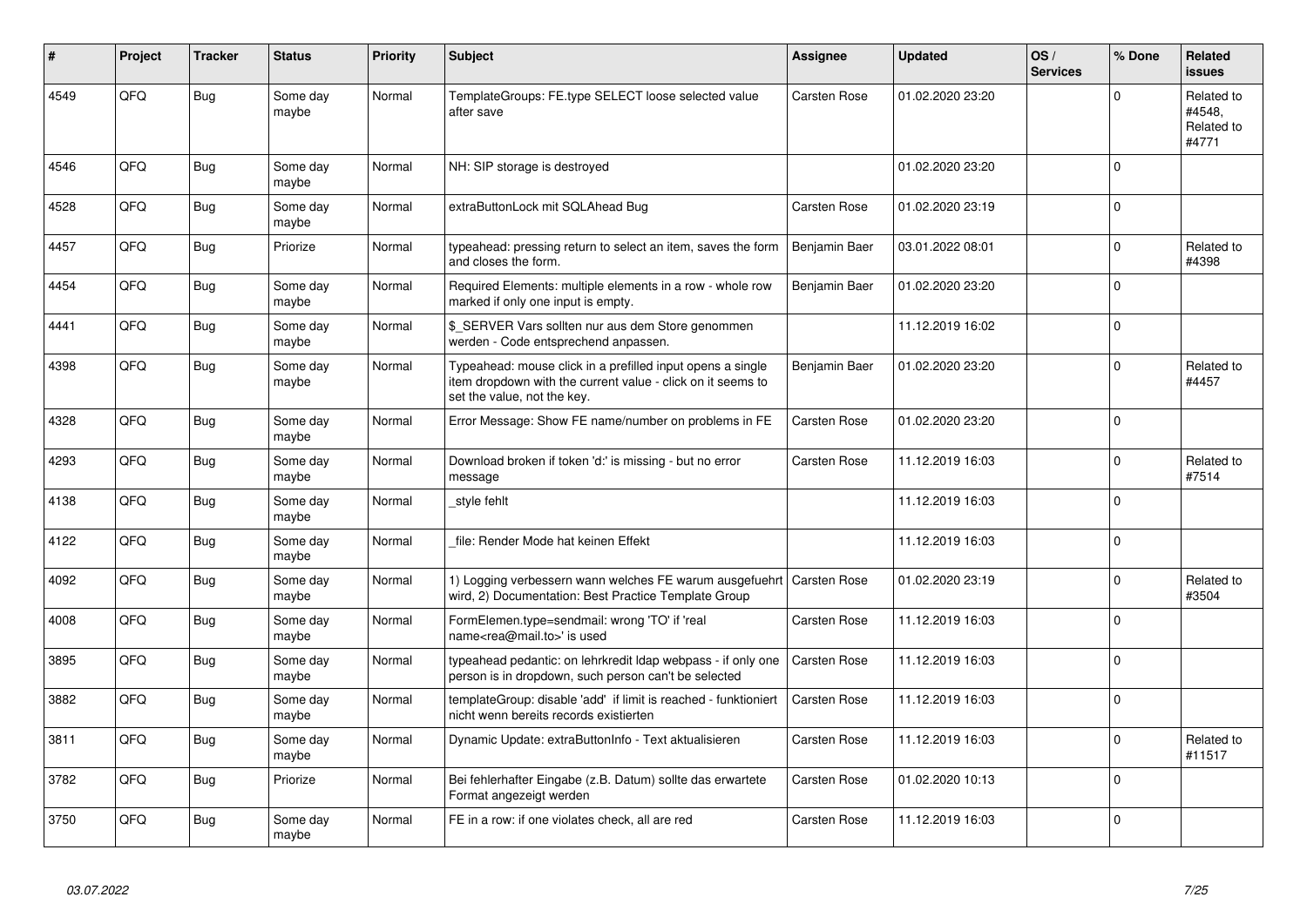| $\vert$ # | Project | <b>Tracker</b> | <b>Status</b>     | <b>Priority</b> | <b>Subject</b>                                                                                                                | <b>Assignee</b>     | <b>Updated</b>   | OS/<br><b>Services</b> | % Done      | Related<br><b>issues</b>                                                                                                                                              |
|-----------|---------|----------------|-------------------|-----------------|-------------------------------------------------------------------------------------------------------------------------------|---------------------|------------------|------------------------|-------------|-----------------------------------------------------------------------------------------------------------------------------------------------------------------------|
| 3682      | QFQ     | <b>Bug</b>     | Some day<br>maybe | Normal          | Dynamic update: Radio buttons                                                                                                 | Carsten Rose        | 11.12.2019 16:02 |                        | $\Omega$    |                                                                                                                                                                       |
| 3588      | QFQ     | Bug            | Some day<br>maybe | Normal          | templateGroup: versteckte Elemente werden weiterhin<br>gespeichert.                                                           | Carsten Rose        | 11.12.2019 16:02 |                        | $\mathbf 0$ |                                                                                                                                                                       |
| 3547      | QFQ     | Bug            | New               | Normal          | FE of type 'note' causes writing of empty fields.                                                                             | Carsten Rose        | 01.02.2020 23:21 |                        | $\pmb{0}$   |                                                                                                                                                                       |
| 3349      | QFQ     | Bug            | Some day<br>maybe | Normal          | config.qfq.ini: a) vertraegt keine '=' im Value (z.B. Passwort),<br>b) Values sollten in ticks einschliessbar sein (spaces, ) | Carsten Rose        | 11.12.2019 16:02 |                        | $\pmb{0}$   |                                                                                                                                                                       |
| 3130      | QFQ     | Bug            | Some day<br>maybe | Normal          | Debug Info's nicht korrekt nach 'New > Save'.                                                                                 | Carsten Rose        | 11.12.2019 16:03 |                        | $\Omega$    | Related to<br>#3253                                                                                                                                                   |
| 2643      | QFQ     | Bug            | Some day<br>maybe | Normal          | Zend / PHP Webinars anschauen                                                                                                 | Carsten Rose        | 01.02.2020 15:56 |                        | $\mathbf 0$ |                                                                                                                                                                       |
| 2063      | QFQ     | Bug            | Some day<br>maybe | Normal          | Pills auf 'inaktiv' setzen falls keine Element auf dem Pill<br>sichtbar sind.                                                 | Benjamin Baer       | 11.12.2019 16:03 |                        | $\mathbf 0$ | Related to<br>#3752                                                                                                                                                   |
| 14376     | QFQ     | Feature        | <b>New</b>        | Normal          | QFQ Bootstrap: if missing, create stored procedures                                                                           | Enis Nuredini       | 19.06.2022 16:37 |                        | $\mathbf 0$ |                                                                                                                                                                       |
| 14371     | QFQ     | Feature        | Priorize          | Normal          | <b>LDAP via REPORT</b>                                                                                                        | Carsten Rose        | 19.06.2022 16:37 |                        | $\mathbf 0$ |                                                                                                                                                                       |
| 14320     | QFQ     | Feature        | ToDo              | Normal          | Allow specific HTML Tags and Attributes: general, TinyMCE                                                                     | Enis Nuredini       | 17.06.2022 10:44 |                        | $\mathbf 0$ | Related to<br>#12664,<br>Related to<br>#12039,<br>Related to<br>#11702,<br>Related to<br>#7239,<br>Related to<br>#3708,<br>Related to<br>#3646,<br>Related to<br>#880 |
| 14290     | QFQ     | Feature        | Priorize          | Normal          | FormEditor: Show Table Definition                                                                                             | Carsten Rose        | 19.06.2022 16:37 |                        | $\mathbf 0$ |                                                                                                                                                                       |
| 14227     | QFQ     | Feature        | <b>New</b>        | Normal          | Selenium Konkurrenz: cypress.io                                                                                               | Enis Nuredini       | 28.05.2022 11:02 |                        | $\mathbf 0$ |                                                                                                                                                                       |
| 14185     | QFQ     | Feature        | <b>New</b>        | Normal          | External/Autocron.php - better suitable directory                                                                             | Support: System     | 28.05.2022 11:03 |                        | $\mathbf 0$ |                                                                                                                                                                       |
| 14090     | QFQ     | Feature        | <b>New</b>        | Normal          | Nützliche script funktionen                                                                                                   | Carsten Rose        | 28.05.2022 11:03 |                        | $\mathbf 0$ |                                                                                                                                                                       |
| 14028     | QFQ     | Feature        | <b>New</b>        | Normal          | Required notification: visual nicer                                                                                           | Enis Nuredini       | 28.05.2022 11:01 |                        | 0           |                                                                                                                                                                       |
| 13945     | QFQ     | Feature        | New               | Normal          | As link: content before/after link                                                                                            | Enis Nuredini       | 28.05.2022 11:01 |                        | $\mathbf 0$ | Related to<br>#12262                                                                                                                                                  |
| 13900     | QFQ     | Feature        | Priorize          | Normal          | Selenium: Check das Cookie/PDF funktioniert                                                                                   | Enis Nuredini       | 25.03.2022 12:45 |                        | $\mathbf 0$ |                                                                                                                                                                       |
| 13843     | QFQ     | Feature        | <b>New</b>        | Normal          | Create JWT via QFQ                                                                                                            | <b>Carsten Rose</b> | 19.03.2022 17:42 |                        | $\mathbf 0$ |                                                                                                                                                                       |
| 13841     | QFQ     | Feature        | New               | Normal          | Create PDF via iText - evaluate                                                                                               | Carsten Rose        | 19.03.2022 17:42 |                        | $\mathbf 0$ |                                                                                                                                                                       |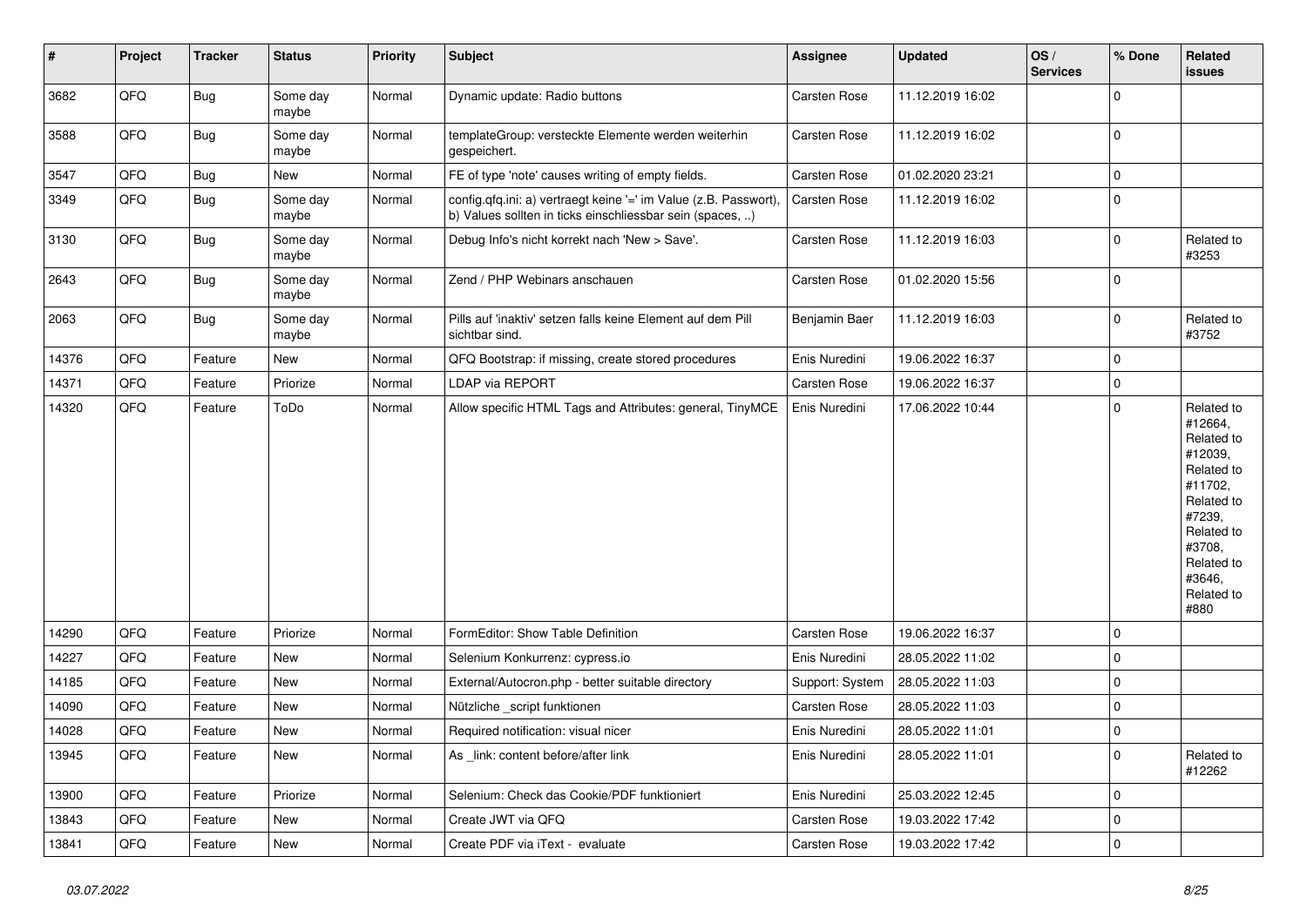| $\sharp$ | Project | <b>Tracker</b> | <b>Status</b>              | <b>Priority</b> | Subject                                                                                     | <b>Assignee</b>        | <b>Updated</b>   | OS/<br><b>Services</b> | % Done      | Related<br>issues                                                      |
|----------|---------|----------------|----------------------------|-----------------|---------------------------------------------------------------------------------------------|------------------------|------------------|------------------------|-------------|------------------------------------------------------------------------|
| 13700    | QFQ     | Feature        | New                        | Normal          | Redesign qfq.io Seite                                                                       | Carsten Rose           | 19.03.2022 17:43 |                        | $\mathbf 0$ |                                                                        |
| 13609    | QFQ     | Feature        | New                        | Normal          | QFQ Introduction: Seite aufloesen                                                           | Philipp<br>Gröbelbauer | 28.05.2022 11:02 |                        | $\mathbf 0$ |                                                                        |
| 13608    | QFQ     | Feature        | Some day<br>maybe          | Normal          | Automatic Browser Language Redirect                                                         | Enis Nuredini          | 17.06.2022 08:35 |                        | $\mathbf 0$ |                                                                        |
| 13566    | QFQ     | Feature        | Ready to sync<br>(develop) | Normal          | Delete config-example.qfq.php file                                                          | Carsten Rose           | 23.12.2021 09:25 |                        | 0           |                                                                        |
| 13467    | QFQ     | Feature        | New                        | Normal          | ChangeLog Generator                                                                         | Carsten Rose           | 19.03.2022 17:46 |                        | $\Omega$    | Related to<br>#11460                                                   |
| 13354    | QFQ     | Feature        | New                        | Normal          | Using Websocket in QFQ                                                                      | Carsten Rose           | 10.11.2021 15:47 |                        | 0           |                                                                        |
| 12679    | QFQ     | Feature        | <b>New</b>                 | Normal          | tablesorter: custom column width                                                            | Carsten Rose           | 16.06.2021 11:10 |                        | $\mathbf 0$ |                                                                        |
| 12664    | QFQ     | Feature        | New                        | Normal          | TinyMCE: report/remove malicous HTML/JS Code                                                | Carsten Rose           | 19.03.2022 17:47 |                        | $\Omega$    | Related to<br>#14320                                                   |
| 12630    | QFQ     | Feature        | In Progress                | Normal          | Input: date[time]: min / max values                                                         | Enis Nuredini          | 20.06.2022 18:31 |                        | $\mathbf 0$ | Related to<br>#10096,<br>Related to<br>#14302,<br>Related to<br>#14303 |
| 12611    | QFQ     | Feature        | Some day<br>maybe          | Normal          | Refactoring: Bootstrap with Lazy Loading                                                    | <b>Carsten Rose</b>    | 08.06.2022 10:37 |                        | $\Omega$    | Related to<br>#12490,<br>Related to<br>#10013,<br>Related to<br>#7732  |
| 12603    | QFQ     | Feature        | <b>New</b>                 | Normal          | Dropdown (Select), Radio, checkbox:<br>itemListAlways={{!SELECT key, value}}                | Carsten Rose           | 19.03.2022 17:47 |                        | $\mathbf 0$ |                                                                        |
| 12556    | QFQ     | Feature        | New                        | Normal          | Pills Title: colored = static or dynamic on allrequiredgiven                                | Benjamin Baer          | 19.03.2022 17:49 |                        | $\Omega$    |                                                                        |
| 12504    | QFQ     | Feature        | Priorize                   | Normal          | sql.log: report fe.id                                                                       | Carsten Rose           | 05.05.2021 22:09 |                        | $\mathbf 0$ |                                                                        |
| 12503    | QFQ     | Feature        | Priorize                   | Normal          | Detect dangerous UPDATE statement with missing WHERE                                        | Carsten Rose           | 05.05.2021 22:09 |                        | 0           |                                                                        |
| 12490    | QFQ     | Feature        | New                        | Normal          | Loading Plugins in QFQ - see what tinymce does. (lazy<br>loading)                           | Benjamin Baer          | 08.06.2022 10:37 |                        | $\mathbf 0$ | Related to<br>#12611,<br>Related to<br>#10013,<br>Related to<br>#7732  |
| 12480    | QFQ     | Feature        | New                        | Normal          | If QFQ upgrade is running, block further request                                            | Carsten Rose           | 03.05.2021 20:45 |                        | 0           |                                                                        |
| 12477    | QFQ     | Feature        | New                        | Normal          | Support for refactoring: Form, FormElement, diverse<br>Tabellen/Spalten, tt-content Records | Carsten Rose           | 03.05.2021 20:45 |                        | $\mathbf 0$ |                                                                        |
| 12476    | QFQ     | Feature        | New                        | Normal          | clearMe: a) should trigger 'dirty', b) sticky on textarea resize                            | Benjamin Baer          | 04.01.2022 08:40 |                        | 0           | Related to<br>#9528                                                    |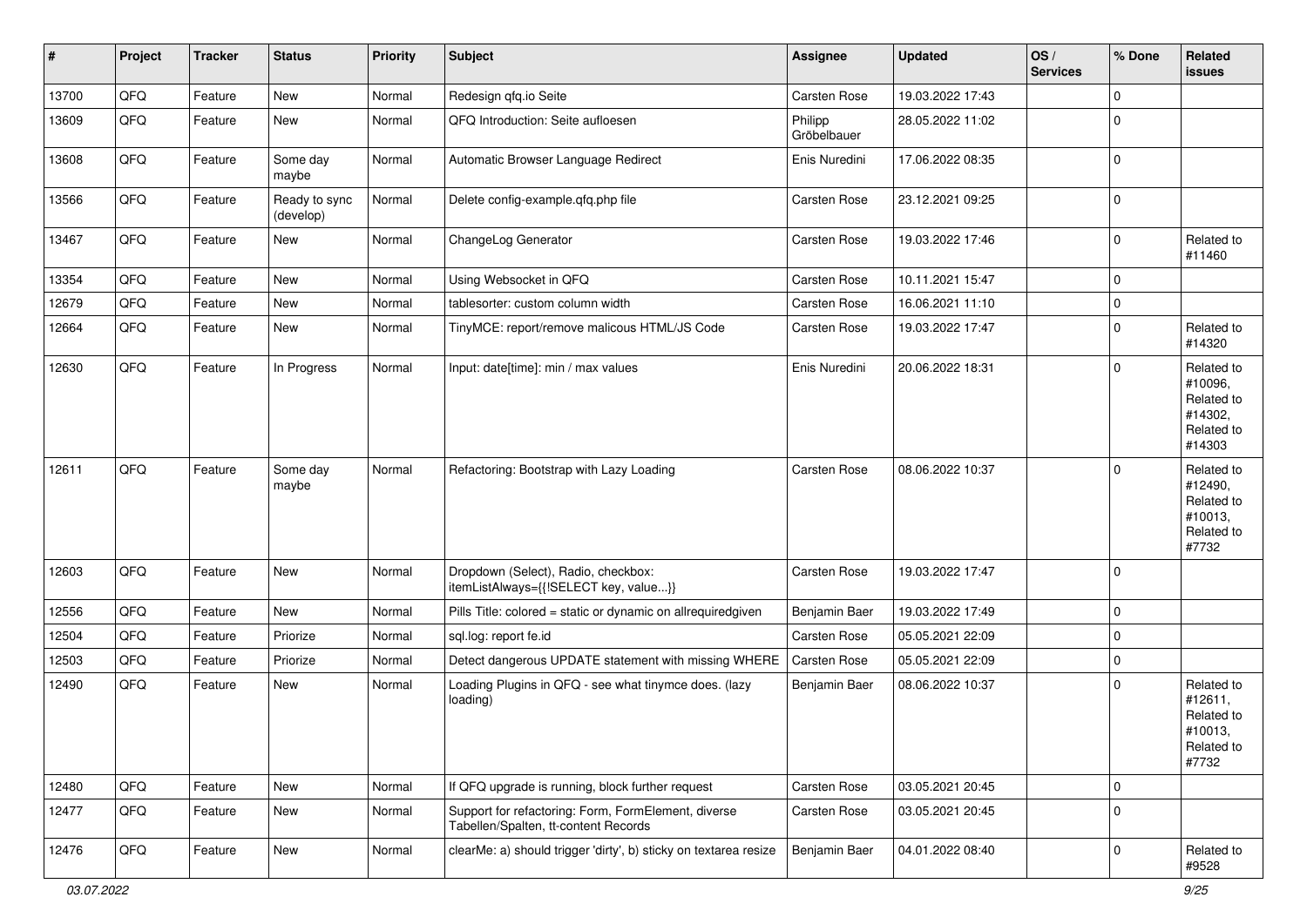| $\pmb{\#}$ | Project | <b>Tracker</b> | <b>Status</b>     | <b>Priority</b> | <b>Subject</b>                                                                                                 | <b>Assignee</b>     | <b>Updated</b>   | OS/<br><b>Services</b> | % Done      | Related<br><b>issues</b>                                                    |
|------------|---------|----------------|-------------------|-----------------|----------------------------------------------------------------------------------------------------------------|---------------------|------------------|------------------------|-------------|-----------------------------------------------------------------------------|
| 12474      | QFQ     | Feature        | <b>New</b>        | Normal          | Check BaseConfigURL if it is given and the the last char is '/'                                                | <b>Carsten Rose</b> | 03.05.2021 20:45 |                        | $\mathbf 0$ |                                                                             |
| 12465      | QFQ     | Feature        | New               | Normal          | QFQ Function: use in FE to fill StoreRecord                                                                    | Carsten Rose        | 05.05.2021 21:58 |                        | $\mathbf 0$ |                                                                             |
| 12452      | QFQ     | Feature        | Priorize          | Normal          | BaseURL: alsways with '/' at the end                                                                           | Carsten Rose        | 19.06.2022 13:45 |                        | $\mathbf 0$ | Related to<br>#10782                                                        |
| 12439      | QFQ     | Feature        | In Progress       | Normal          | TinyMCE Paste from Word & Character Count/Limit                                                                | Carsten Rose        | 05.05.2021 22:15 |                        | $\mathbf 0$ |                                                                             |
| 12413      | QFQ     | Feature        | New               | Normal          | STORE_TYPO3: enhance for {{be_users.email:T}},<br>{{fe users.email:T}}                                         | Carsten Rose        | 03.05.2021 20:45 |                        | $\mathbf 0$ | Related to<br>#12412,<br>Related to<br>#10012                               |
| 12412      | QFQ     | Feature        | <b>New</b>        | Normal          | Action/Escape qualifier 'e' (empty), '0': if given, an empty<br>string (or '0') will be treated as 'not found' | Carsten Rose        | 08.05.2021 09:40 |                        | $\Omega$    | Related to<br>#12413,<br>Related to<br>#10012                               |
| 12400      | QFQ     | Feature        | New               | Normal          | Tutorial ist in QFQ Doku, Wird in der Suche gefunden, es<br>gibt aber kein Menupunkt - Inhalt ueberpruefen     | Carsten Rose        | 03.05.2021 20:45 |                        | $\Omega$    |                                                                             |
| 12337      | QFQ     | Feature        | Some day<br>maybe | Normal          | Database.php: better caching                                                                                   | <b>Carsten Rose</b> | 16.09.2021 15:10 |                        | $\mathbf 0$ |                                                                             |
| 12330      | QFQ     | Feature        | New               | Normal          | Copy to input field / text area / TinyMCE                                                                      | Carsten Rose        | 07.04.2021 09:01 |                        | $\mathbf 0$ |                                                                             |
| 12315      | QFQ     | Feature        | Some day<br>maybe | Normal          | Form History (Diffs) / Backups                                                                                 | Carsten Rose        | 16.09.2021 15:10 |                        | $\mathbf 0$ |                                                                             |
| 12269      | QFQ     | Feature        | New               | Normal          | 2FA - Login                                                                                                    | Carsten Rose        | 03.05.2021 20:45 |                        | $\mathbf 0$ |                                                                             |
| 12262      | QFQ     | Feature        | ToDo              | Normal          | Form buttons on top: more customable                                                                           | Enis Nuredini       | 17.06.2022 10:44 |                        | $\mathbf 0$ | Related to<br>#13945, Has<br>duplicate<br>#4046, Has<br>duplicate<br>#10080 |
| 12163      | QFQ     | Feature        | New               | Normal          | Checkbox: table wrap                                                                                           | Carsten Rose        | 03.05.2021 20:51 |                        | $\mathbf 0$ |                                                                             |
| 12162      | QFQ     | Feature        | <b>New</b>        | Normal          | FE.type=sendmail: personalized mailing (several mails) via<br>template                                         | Carsten Rose        | 03.05.2021 20:45 |                        | $\mathbf 0$ |                                                                             |
| 12156      | QFQ     | Feature        | <b>New</b>        | Normal          | Form: Optional disable 'leave page'                                                                            |                     | 03.05.2021 20:45 |                        | $\mathbf 0$ |                                                                             |
| 12146      | QFQ     | Feature        | New               | Normal          | Autocron Job: Anzeigen wann der naechste Job ausgefuehrt<br>wird, resp das er nicht ausgefuehrt wird           | <b>Carsten Rose</b> | 15.03.2021 15:23 |                        | $\mathbf 0$ |                                                                             |
| 12135      | QFQ     | Feature        | New               | Normal          | Subrecord: Notiz                                                                                               |                     | 24.04.2021 16:58 |                        | $\mathbf 0$ |                                                                             |
| 12119      | QFQ     | Feature        | New               | Normal          | AS paged: error message missing if there ist no 'r' argument.                                                  | Carsten Rose        | 03.05.2021 20:51 |                        | $\mathbf 0$ |                                                                             |
| 12109      | QFQ     | Feature        | New               | Normal          | Donwload Link: Plain, SIP, Persistent Link, Peristent SIP -<br>new notation                                    | Carsten Rose        | 03.05.2021 20:45 |                        | $\mathbf 0$ | Related to<br>#12085                                                        |
| 12039      | QFQ     | Feature        | New               | Normal          | Missing htmlSpecialChar() in pre processing on form submit                                                     |                     | 18.02.2021 00:09 |                        | 0           | Related to<br>#14320                                                        |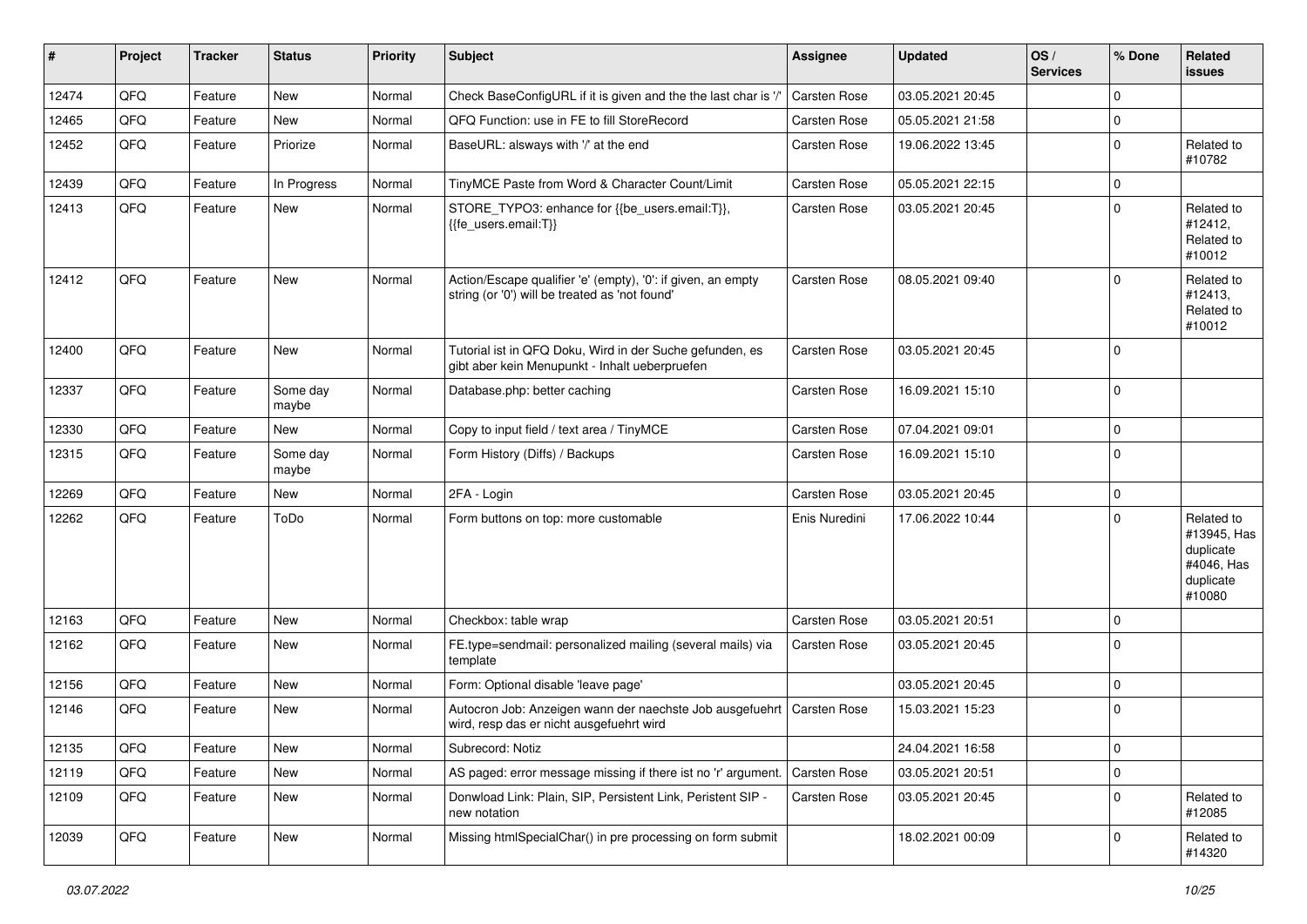| ∦     | Project | <b>Tracker</b> | <b>Status</b>     | <b>Priority</b> | Subject                                                                                              | <b>Assignee</b>                                        | <b>Updated</b>   | OS/<br><b>Services</b> | % Done      | Related<br>issues                            |                      |
|-------|---------|----------------|-------------------|-----------------|------------------------------------------------------------------------------------------------------|--------------------------------------------------------|------------------|------------------------|-------------|----------------------------------------------|----------------------|
| 12038 | QFQ     | Feature        | New               | Normal          | a) STORE_VAR: filenameOnlyStripUniq, b) SP:<br>QSTRIPUNIQ()                                          |                                                        | 17.02.2021 23:55 |                        | $\Omega$    |                                              |                      |
| 12024 | QFQ     | Feature        | New               | Normal          | Excel Export: text columns by default decode<br>htmlspeciachar()                                     | Carsten Rose                                           | 17.02.2021 23:55 |                        | $\Omega$    | Related to<br>#12022                         |                      |
| 12023 | QFQ     | Feature        | New               | Normal          | MySQL Stored Precdure: QDECODESPECIALCHAR()                                                          | Carsten Rose                                           | 16.02.2021 11:16 |                        | $\Omega$    | Related to<br>#12022                         |                      |
| 11980 | QFQ     | Feature        | In Progress       | Normal          | protected verzeichnis MUSS geschützt werden                                                          | Carsten Rose                                           | 07.09.2021 13:30 |                        | $\mathbf 0$ |                                              |                      |
| 11955 | QFQ     | Feature        | New               | Normal          | subrecord: new title option to set <th> attributes - e.g. to<br/>customize tablesorter options.</th> | attributes - e.g. to<br>customize tablesorter options. | Carsten Rose     | 03.05.2021 20:47       |             | $\Omega$                                     | Related to<br>#11775 |
| 11892 | QFQ     | Feature        | New               | Normal          | tablesorter: columns with links are hard to order - new<br>qualifier 'Y: <ord>'</ord>                | Enis Nuredini                                          | 23.03.2022 09:22 |                        | $\mathbf 0$ |                                              |                      |
| 11775 | QFQ     | Feature        | New               | Normal          | Subrecord Tooltip pro Feld                                                                           | Carsten Rose                                           | 18.12.2020 15:22 |                        | $\mathbf 0$ | Related to<br>#11955                         |                      |
| 11747 | QFQ     | Feature        | New               | Normal          | Maintenance Page with Redirect                                                                       | Carsten Rose                                           | 03.05.2021 20:47 |                        | $\mathbf 0$ | Related to<br>#11741                         |                      |
| 11716 | QFQ     | Feature        | <b>New</b>        | Normal          | Form an beliebiger Stelle im Report anzeigen                                                         |                                                        | 09.12.2020 09:47 |                        | $\mathbf 0$ |                                              |                      |
| 11702 | QFQ     | Feature        | New               | Normal          | HTML Special Char makes no sense for 'allbut' if '&' is<br>forbidden                                 | Carsten Rose                                           | 07.12.2021 16:35 |                        | $\Omega$    | Related to<br>#5112,<br>Related to<br>#14320 |                      |
| 11535 | QFQ     | Feature        | New               | Normal          | Ability to create SQL columns in frontend QFQ forms                                                  |                                                        | 17.11.2020 12:11 |                        | $\mathbf 0$ |                                              |                      |
| 11534 | QFQ     | Feature        | <b>New</b>        | Normal          | Report: Action on selected rows - Table batchprocessing<br>feature                                   |                                                        | 18.11.2020 08:15 |                        | $\Omega$    |                                              |                      |
| 11523 | QFQ     | Feature        | New               | Normal          | Mit dynamic Update erkennen, ob Upload gemacht wurde                                                 | Carsten Rose                                           | 13.11.2020 15:07 |                        | $\mathbf 0$ | Related to<br>#9533                          |                      |
| 11516 | QFQ     | Feature        | New               | Normal          | Multi Page Form (Previous/Next Buttons)                                                              | Carsten Rose                                           | 16.03.2021 17:52 |                        | $\mathbf 0$ |                                              |                      |
| 11504 | QFQ     | Feature        | <b>New</b>        | Normal          | Dynamic Update: Button text update for 'Save',' Close' &<br>'Delete'                                 | Carsten Rose                                           | 12.11.2020 23:44 |                        | $\Omega$    |                                              |                      |
| 11460 | QFQ     | Feature        | New               | Normal          | Easier creation of changelog: gitchangelog                                                           | Carsten Rose                                           | 12.06.2021 10:20 |                        | $\Omega$    | Related to<br>#13467                         |                      |
| 11323 | QFQ     | Feature        | Some day<br>maybe | Normal          | Report Frontend Editor Modal + Codemirror                                                            | Carsten Rose                                           | 16.09.2021 15:10 |                        | 0           | Related to<br>#11036                         |                      |
| 11322 | QFG     | Feature        | Some day<br>maybe | Normal          | Form Element JSON - (multiline parameter field)                                                      | Carsten Rose                                           | 16.09.2021 15:10 |                        | O           |                                              |                      |
| 11320 | QFQ     | Feature        | Priorize          | Normal          | Typo3 Version 10 support                                                                             | Carsten Rose                                           | 05.05.2021 22:09 |                        | 0           |                                              |                      |
| 11217 | QFQ     | Feature        | Some day<br>maybe | Normal          | <b>Extend Script Functionality</b>                                                                   | Carsten Rose                                           | 16.09.2021 15:10 |                        | $\mathbf 0$ |                                              |                      |
| 11080 | QFQ     | Feature        | New               | Normal          | Send MQTT messages                                                                                   | Carsten Rose                                           | 29.08.2020 19:49 |                        | 0           |                                              |                      |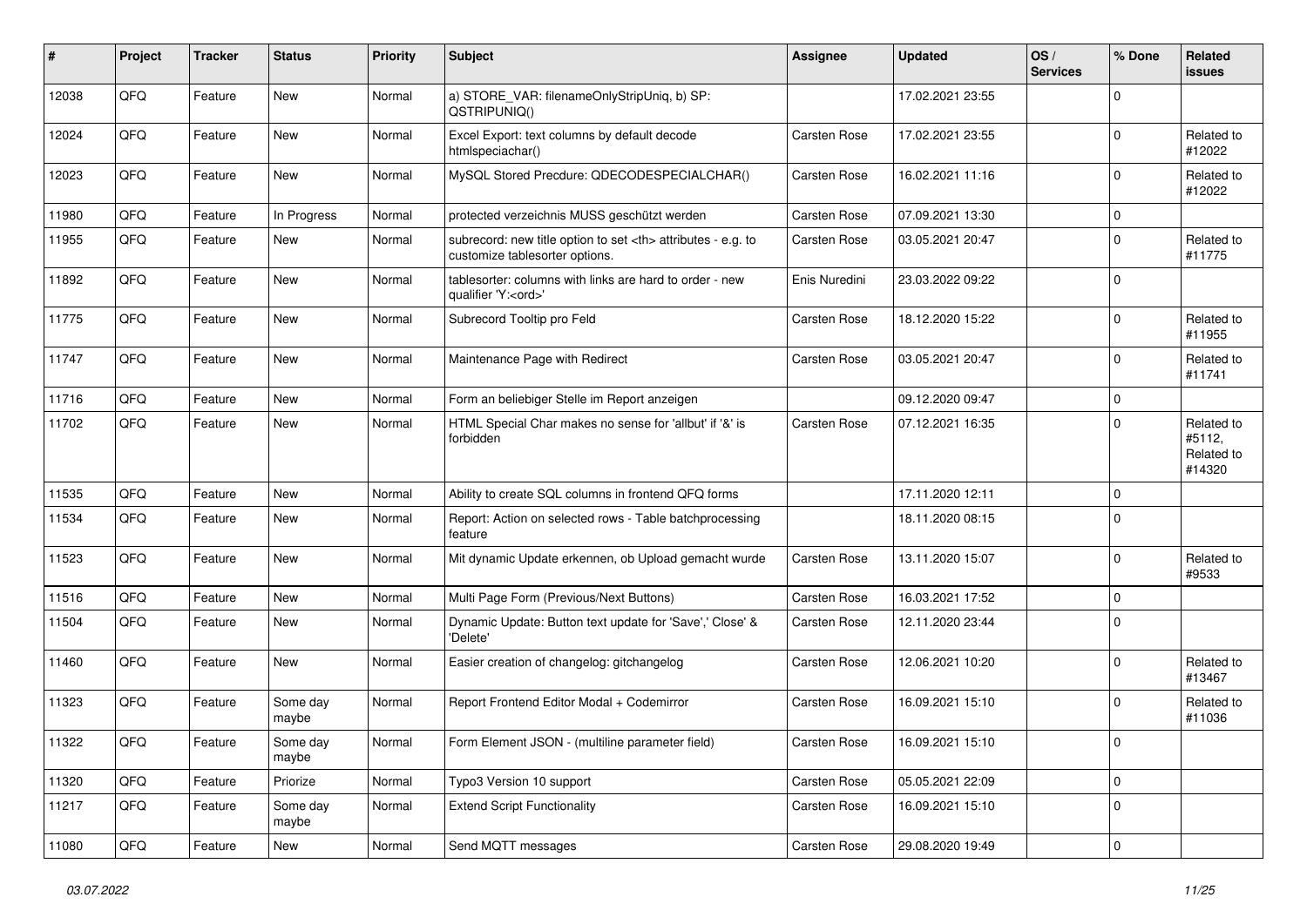| $\vert$ # | Project | <b>Tracker</b> | <b>Status</b>     | <b>Priority</b> | <b>Subject</b>                                                                      | Assignee            | <b>Updated</b>   | OS/<br><b>Services</b> | % Done       | Related<br>issues                            |
|-----------|---------|----------------|-------------------|-----------------|-------------------------------------------------------------------------------------|---------------------|------------------|------------------------|--------------|----------------------------------------------|
| 11076     | QFQ     | Feature        | In Progress       | Normal          | SELECT  AS _websocket                                                               | Carsten Rose        | 30.08.2020 17:49 |                        | $\Omega$     |                                              |
| 11036     | QFQ     | Feature        | Some day<br>maybe | Normal          | inline report editor permissions                                                    | Carsten Rose        | 16.09.2021 15:09 |                        | $\Omega$     | Related to<br>#11323                         |
| 10996     | QFQ     | Feature        | New               | Normal          | Download video via sip: no seek                                                     | Carsten Rose        | 12.08.2020 14:18 |                        | $\Omega$     |                                              |
| 10979     | QFQ     | Feature        | New               | Normal          | Ajax Calls an API - dataReport                                                      | Carsten Rose        | 11.05.2022 12:15 |                        | $\mathbf 0$  |                                              |
| 10976     | QFQ     | Feature        | New               | Normal          | Excel Export Verbesserungen                                                         | Carsten Rose        | 06.08.2020 10:56 |                        | $\Omega$     |                                              |
| 10874     | QFQ     | Feature        | New               | Normal          | Erstellen eines Foreign Keys in der Tabelle "FormElement"                           |                     | 13.07.2020 10:11 |                        | $\mathbf 0$  |                                              |
| 10819     | QFQ     | Feature        | New               | Normal          | Persistent SIP - second try                                                         | Carsten Rose        | 29.06.2020 23:02 |                        | $\mathbf 0$  | Related to<br>#6261                          |
| 10782     | QFQ     | Feature        | Feedback          | Normal          | Tiny MCE: Image Upload                                                              | Enis Nuredini       | 16.05.2022 23:16 |                        | $\Omega$     | Related to<br>#12452                         |
| 10763     | QFQ     | Feature        | <b>New</b>        | Normal          | form accessed and submitted despite logout?                                         |                     | 16.06.2020 11:43 |                        | $\mathbf 0$  |                                              |
| 10745     | QFQ     | Feature        | Some day<br>maybe | Normal          | <b>Tablesorter Excel Export</b>                                                     | Carsten Rose        | 16.09.2021 15:09 |                        | $\Omega$     |                                              |
| 10738     | QFQ     | Feature        | Some day<br>maybe | Normal          | CORS headers for external API requests                                              |                     | 10.06.2020 14:00 |                        | l 0          |                                              |
| 10716     | QFQ     | Feature        | Some day<br>maybe | Normal          | Business Logic mit Externen Skripten                                                | Carsten Rose        | 16.09.2021 15:10 |                        | $\Omega$     | Related to<br>#10713,<br>Related to<br>#8217 |
| 10714     | QFQ     | Feature        | New               | Normal          | multi Table Form                                                                    | <b>Carsten Rose</b> | 16.03.2021 18:44 |                        | $\Omega$     |                                              |
| 10593     | QFQ     | Feature        | New               | Normal          | label2: text behind input element                                                   | Carsten Rose        | 16.05.2020 10:57 |                        | $\mathbf 0$  |                                              |
| 10569     | QFQ     | Feature        | Priorize          | Normal          | link blank more safe                                                                | Enis Nuredini       | 25.03.2022 12:44 |                        | $\Omega$     |                                              |
| 10463     | QFQ     | Feature        | New               | Normal          | Report link: expliztes setzen von HTML Tags (Bedarf fuer<br>'data-selenium' & 'id') | Enis Nuredini       | 23.03.2022 09:23 |                        | $\Omega$     | Related to<br>#7648                          |
| 10443     | QFQ     | Feature        | In Progress       | Normal          | Konzept api / live                                                                  | Carsten Rose        | 07.05.2020 09:39 |                        | $\Omega$     |                                              |
| 10384     | QFQ     | Feature        | <b>New</b>        | Normal          | Parameter Exchange QFQ Instances                                                    |                     | 07.05.2020 09:38 |                        | $\mathbf 0$  |                                              |
| 10345     | QFQ     | Feature        | New               | Normal          | Templates - Patterns QFQ Style                                                      |                     | 03.05.2021 21:01 |                        | $\mathbf{0}$ | Related to<br>#10713                         |
| 10124     | QFQ     | Feature        | Feedback          | Normal          | qfq AAI-Login                                                                       | Karin Niffeler      | 07.05.2020 09:36 |                        | $\mathbf 0$  |                                              |
| 10119     | QFQ     | Feature        | New               | Normal          | Dropdown (selectlist) & Type Ahead: format and catagorize<br>list                   | Carsten Rose        | 07.05.2020 09:36 |                        | $\Omega$     |                                              |
| 10116     | QFQ     | Feature        | Some day<br>maybe | Normal          | TypeAhead: Tag - show inside 'input' element                                        | Carsten Rose        | 16.09.2021 15:09 |                        | $\mathbf 0$  |                                              |
| 10095     | QFQ     | Feature        | Some day<br>maybe | Normal          | Generic Gitlab Integration into QFQ                                                 | Carsten Rose        | 16.09.2021 15:10 |                        | $\Omega$     |                                              |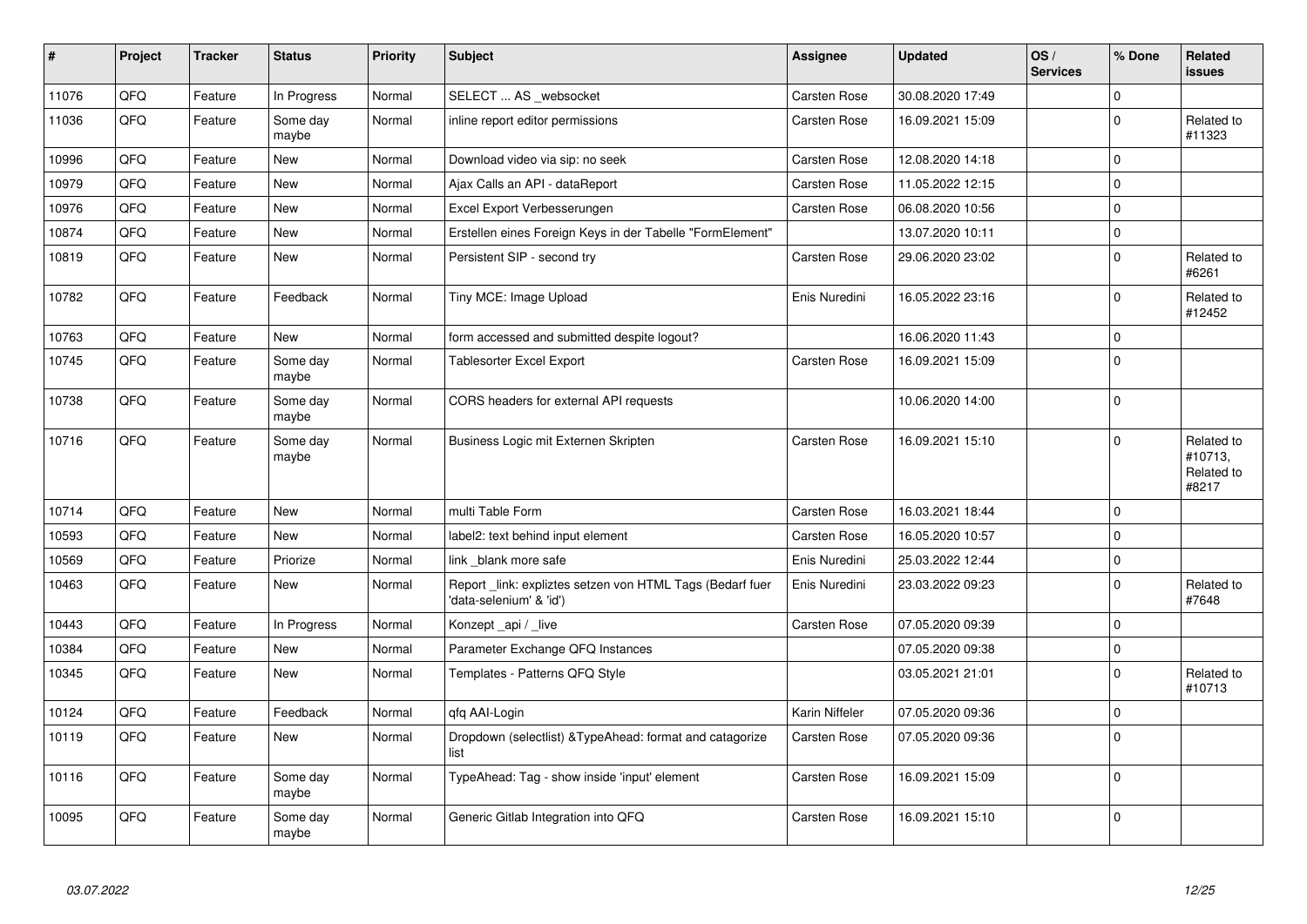| $\vert$ # | Project | <b>Tracker</b> | <b>Status</b>     | <b>Priority</b> | <b>Subject</b>                                                                                                                        | <b>Assignee</b>     | <b>Updated</b>   | OS/<br><b>Services</b> | % Done      | Related<br><b>issues</b>                                               |
|-----------|---------|----------------|-------------------|-----------------|---------------------------------------------------------------------------------------------------------------------------------------|---------------------|------------------|------------------------|-------------|------------------------------------------------------------------------|
| 10080     | QFQ     | Feature        | <b>New</b>        | Normal          | Popup on 'save' / 'close': configure dialog (answer<br>yes/no/cancle/)                                                                | Carsten Rose        | 28.03.2021 20:52 |                        | $\Omega$    | Is duplicate<br>of #12262                                              |
| 10015     | QFQ     | Feature        | Priorize          | Normal          | Monospace in Textarea                                                                                                                 | Carsten Rose        | 03.02.2020 13:40 |                        | $\Omega$    |                                                                        |
| 10014     | QFQ     | Feature        | New               | Normal          | Manual.rst: describe behaviour and process order of<br>fillStoreVar, slaveId, sqlBefore,                                              | Carsten Rose        | 01.02.2020 22:31 |                        | $\mathbf 0$ |                                                                        |
| 10013     | QFQ     | Feature        | Some day<br>maybe | Normal          | FE.typ=editor: CodeMirror                                                                                                             | <b>Carsten Rose</b> | 08.06.2022 10:37 |                        | $\Omega$    | Related to<br>#12611,<br>Related to<br>#12490,<br>Related to<br>#7732  |
| 10012     | QFQ     | Feature        | Priorize          | Normal          | redirectAllMailTo: {{beEmail:T}}                                                                                                      | <b>Carsten Rose</b> | 08.05.2021 09:54 |                        | $\Omega$    | Related to<br>#12412,<br>Related to<br>#12413,<br>Related to<br>#10011 |
| 10011     | QFQ     | Feature        | Priorize          | Normal          | Offer new STORE_TYPO3 Variable 'beUser', 'beEmail'                                                                                    | <b>Carsten Rose</b> | 08.05.2021 09:51 |                        | $\mathbf 0$ | Related to<br>#10012,<br>Related to<br>#12511                          |
| 10005     | QFQ     | Feature        | Priorize          | Normal          | Report / special column name:  AS _calendar                                                                                           | <b>Carsten Rose</b> | 03.06.2020 17:28 |                        | $\Omega$    |                                                                        |
| 10003     | QFQ     | Feature        | Priorize          | Normal          | fieldset: stronger visualize group                                                                                                    | Benjamin Baer       | 12.02.2020 08:13 |                        | $\mathbf 0$ |                                                                        |
| 9983      | QFQ     | Feature        | <b>New</b>        | Normal          | Report Notation: new keyword 'range'                                                                                                  | Carsten Rose        | 01.02.2020 15:55 |                        | $\mathbf 0$ |                                                                        |
| 9968      | QFQ     | Feature        | Priorize          | Normal          | Tooltip in Links for Developer                                                                                                        | <b>Carsten Rose</b> | 01.02.2020 23:17 |                        | $\mathbf 0$ |                                                                        |
| 9928      | QFQ     | Feature        | Priorize          | Normal          | SpecialColumnName: a) Deprecated: ' AS "_+tag " ', b)<br>New: ' AS "_ <tag1><tag2>" '</tag2></tag1>                                   | Carsten Rose        | 01.02.2020 23:17 |                        | $\Omega$    | Related to<br>#9929                                                    |
| 9927      | QFQ     | Feature        | New               | Normal          | QFQ Update: a) Update nur machen wenn BE User<br>eingeloggt ist., b) Bei Fehler genaue Meldung welcher<br>Updateschritt Probleme hat. | Carsten Rose        | 22.01.2020 12:59 |                        | $\mathbf 0$ |                                                                        |
| 9900      | QFQ     | Feature        | Priorize          | Normal          | Generic API Call: tt-content record >> JSON                                                                                           | <b>Carsten Rose</b> | 01.02.2020 10:13 |                        | 0           |                                                                        |
| 9853      | QFQ     | Feature        | New               | Normal          | Check das SQL / QFQ / Mail Logfile geschrieben wird                                                                                   |                     | 09.01.2020 11:15 |                        | $\pmb{0}$   |                                                                        |
| 9811      | QFQ     | Feature        | <b>New</b>        | Normal          | Report: tag every n'th row                                                                                                            | Carsten Rose        | 01.02.2020 23:22 |                        | $\mathbf 0$ |                                                                        |
| 9781      | QFQ     | Feature        | New               | Normal          | Button: CSS class to make buttons smaller                                                                                             | <b>Carsten Rose</b> | 01.02.2020 23:22 |                        | $\Omega$    |                                                                        |
| 9777      | QFQ     | Feature        | New               | Normal          | Logging QFQ Variables                                                                                                                 | Carsten Rose        | 16.12.2019 17:17 |                        | $\mathbf 0$ |                                                                        |
| 9707      | QFQ     | Feature        | New               | Normal          | SIP security: encode pageld and check pageld on decode                                                                                | <b>Carsten Rose</b> | 01.02.2020 23:22 |                        | $\mathbf 0$ |                                                                        |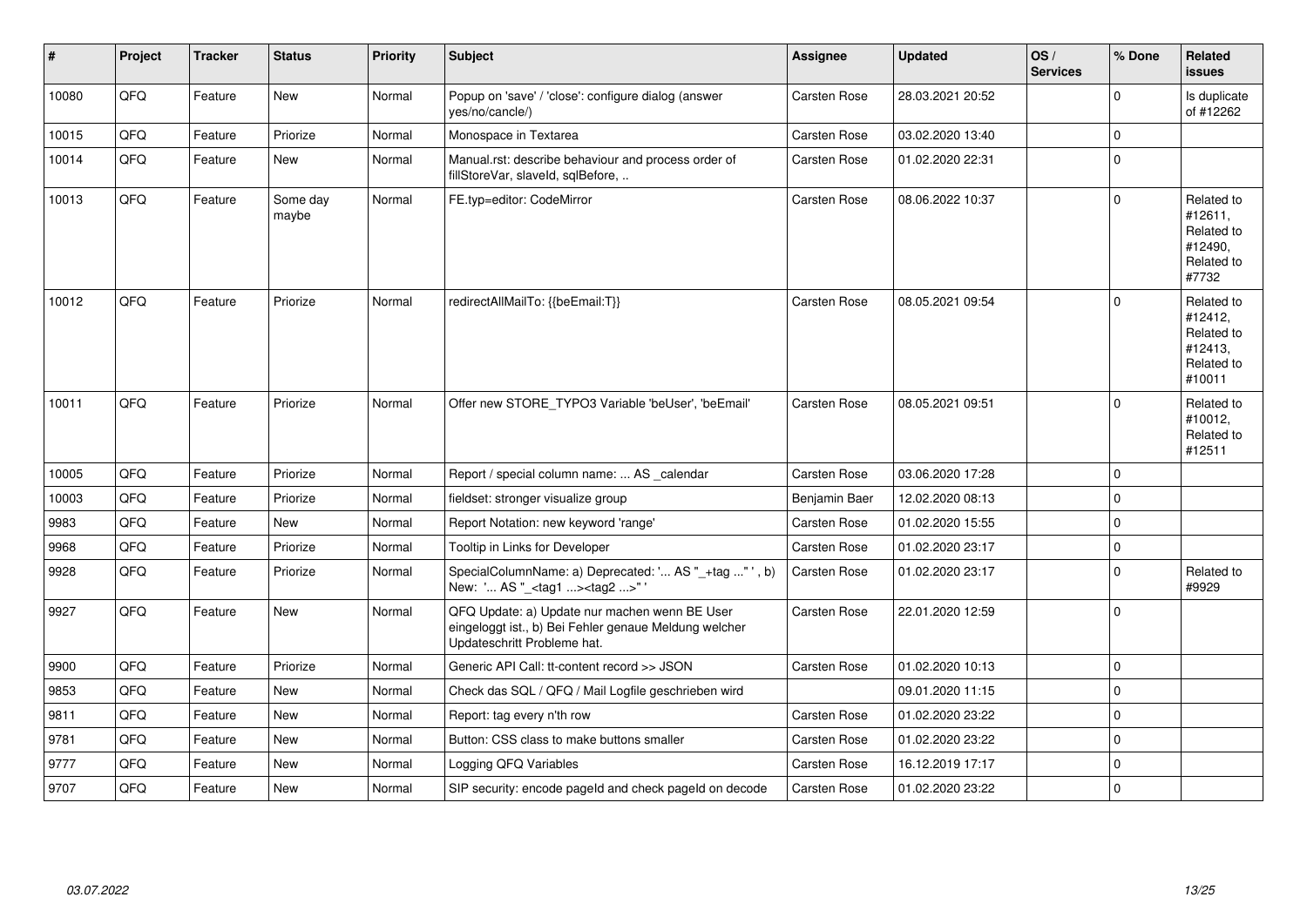| #    | Project | <b>Tracker</b> | <b>Status</b>     | <b>Priority</b> | Subject                                                                         | <b>Assignee</b> | <b>Updated</b>   | OS/<br><b>Services</b> | % Done      | Related<br>issues                                                    |
|------|---------|----------------|-------------------|-----------------|---------------------------------------------------------------------------------|-----------------|------------------|------------------------|-------------|----------------------------------------------------------------------|
| 9706 | QFQ     | Feature        | <b>New</b>        | Normal          | Multi File Upload (hidden template group)                                       | Carsten Rose    | 01.02.2020 23:22 |                        | $\Omega$    | Related to<br>#7521,<br>Related to<br>#5562,<br>Related to<br>#13330 |
| 9704 | QFQ     | Feature        | Some day<br>maybe | Normal          | Thumbnails Generieren beim Splitten von PDF Files                               | Carsten Rose    | 11.12.2019 16:01 |                        | $\mathbf 0$ |                                                                      |
| 9668 | QFQ     | Feature        | Priorize          | Normal          | Form.mode: rename 'hidden' to 'hide'                                            | Carsten Rose    | 05.05.2021 22:14 |                        | $\mathbf 0$ | Related to<br>#6437                                                  |
| 9602 | QFQ     | Feature        | <b>New</b>        | Normal          | Form definition as JSON                                                         | Carsten Rose    | 01.02.2020 23:21 |                        | $\Omega$    | Related to<br>#9600                                                  |
| 9579 | QFQ     | Feature        | Some day<br>maybe | Normal          | Multiform with Process Row                                                      | Carsten Rose    | 11.12.2019 16:01 |                        | $\mathbf 0$ |                                                                      |
| 9537 | QFQ     | Feature        | <b>New</b>        | Normal          | FormEditor: Edit fieldset in FrontEnd                                           | Carsten Rose    | 01.02.2020 23:22 |                        | $\Omega$    |                                                                      |
| 9394 | QFQ     | Feature        | Priorize          | Normal          | REST: allow for non numerical ids in get requests                               | Carsten Rose    | 05.05.2021 22:10 |                        | $\mathbf 0$ |                                                                      |
| 9352 | QFQ     | Feature        | New               | Normal          | FE 'Native' fire slaveld, sqlAfter, sqlIns                                      | Carsten Rose    | 01.02.2020 23:22 |                        | $\mathbf 0$ |                                                                      |
| 9348 | QFQ     | Feature        | <b>New</b>        | Normal          | defaultThumbnailSize: pre render thumbnails                                     | Carsten Rose    | 12.06.2021 09:05 |                        | $\mathbf 0$ |                                                                      |
| 9346 | QFQ     | Feature        | Priorize          | Normal          | beforeSave: check if an upload is given                                         | Carsten Rose    | 11.06.2021 21:18 |                        | $\mathbf 0$ |                                                                      |
| 9221 | QFQ     | Feature        | <b>New</b>        | Normal          | typeAhead: Zeichenlimite ausschalten                                            | Carsten Rose    | 29.06.2022 22:36 |                        | $\mathbf 0$ |                                                                      |
| 9208 | QFQ     | Feature        | New               | Normal          | Manage 'recent' records                                                         | Carsten Rose    | 01.02.2020 23:22 |                        | 0           |                                                                      |
| 9136 | QFQ     | Feature        | New               | Normal          | Create ZIP files with dynamic PDFs                                              | Carsten Rose    | 01.02.2020 23:22 |                        | $\mathbf 0$ |                                                                      |
| 9135 | QFQ     | Feature        | Priorize          | Normal          | Progress Bar generic / replace old hourglass download<br>popup                  | Benjamin Baer   | 03.01.2022 07:43 |                        | $\mathbf 0$ |                                                                      |
| 9130 | QFQ     | Feature        | Some day<br>maybe | Normal          | tablesorter: Automatic Row numbering / Zeilenummer                              | Benjamin Baer   | 01.02.2020 23:22 |                        | 0           |                                                                      |
| 9129 | QFQ     | Feature        | New               | Normal          | sqlValidate: Message as notification, not as error                              | Carsten Rose    | 01.02.2020 23:22 |                        | $\mathbf 0$ | Related to<br>#9128                                                  |
| 9128 | QFQ     | Feature        | <b>New</b>        | Normal          | Error Message: not replaced variables- a) replace back to<br>'{{', b) underline | Carsten Rose    | 01.02.2020 23:22 |                        | $\mathbf 0$ | Related to<br>#9129                                                  |
| 8975 | QFQ     | Feature        | <b>New</b>        | Normal          | Report Notation: 2.0                                                            | Carsten Rose    | 01.02.2020 23:22 |                        | $\Omega$    | Related to<br>#8963                                                  |
| 8963 | QFG     | Feature        | Priorize          | Normal          | Setting values in a store: flexible way                                         | Carsten Rose    | 05.05.2021 22:10 |                        | 0           | Related to<br>#8975                                                  |
| 8894 | QFQ     | Feature        | Some day<br>maybe | Normal          | Documentation Tags Usable in QFQ Application                                    | Carsten Rose    | 11.12.2019 16:01 |                        | 0           |                                                                      |
| 8892 | QFQ     | Feature        | Some day<br>maybe | Normal          | Display and Edit SQL Comments in Form Editor                                    | Carsten Rose    | 11.12.2019 16:01 |                        | 0           |                                                                      |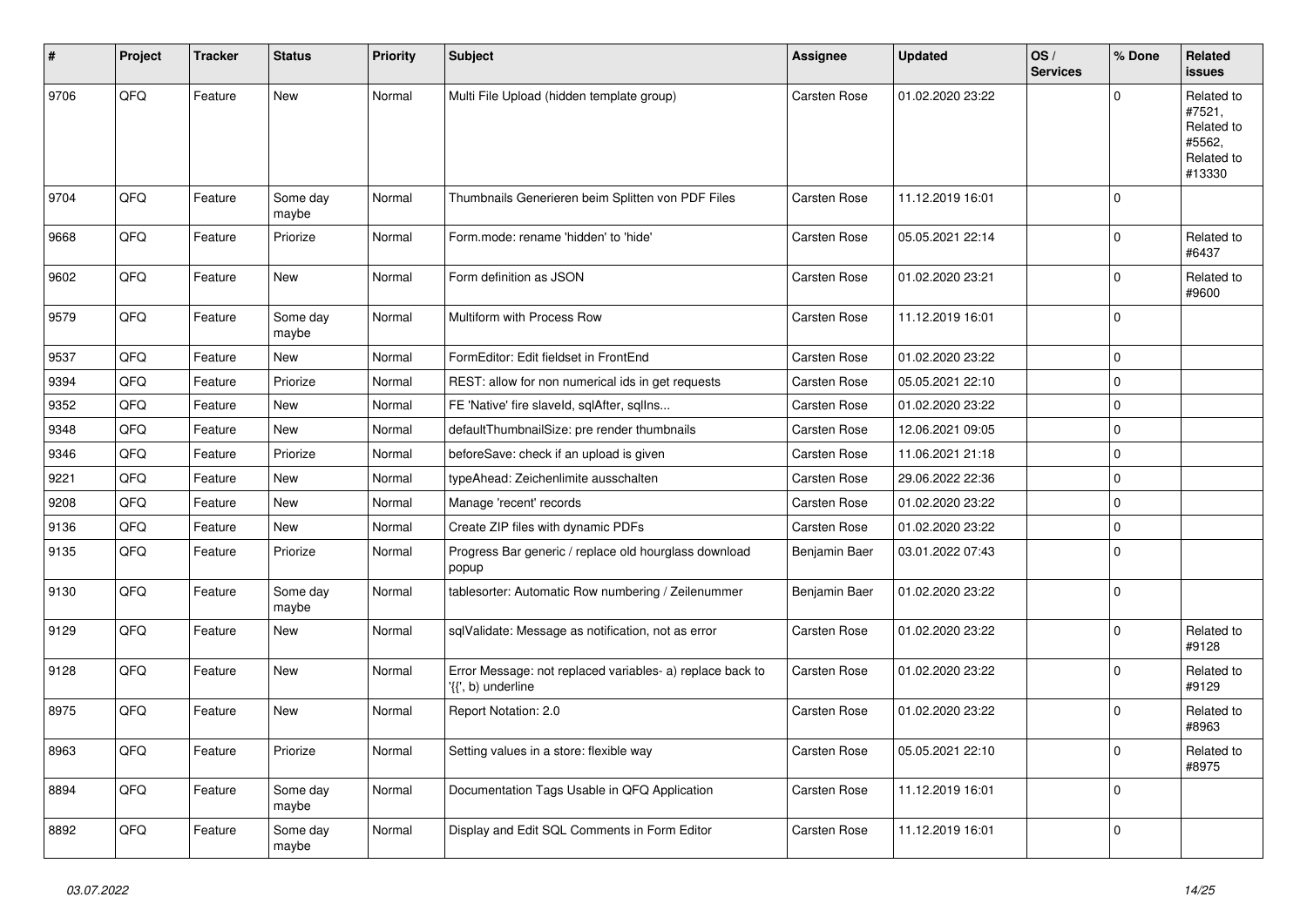| #    | Project | <b>Tracker</b> | <b>Status</b>     | <b>Priority</b> | Subject                                                                                                | <b>Assignee</b>     | <b>Updated</b>   | OS/<br><b>Services</b> | % Done      | Related<br>issues    |
|------|---------|----------------|-------------------|-----------------|--------------------------------------------------------------------------------------------------------|---------------------|------------------|------------------------|-------------|----------------------|
| 8806 | QFQ     | Feature        | <b>New</b>        | Normal          | SQL Function nl2br                                                                                     | Carsten Rose        | 01.02.2020 23:22 |                        | $\Omega$    |                      |
| 8719 | QFQ     | Feature        | New               | Normal          | extraButtonLock: add support for 0/1                                                                   | <b>Carsten Rose</b> | 01.02.2020 23:22 |                        | $\Omega$    |                      |
| 8702 | QFQ     | Feature        | New               | Normal          | Load Record which is locked: missing user info                                                         | Carsten Rose        | 11.12.2019 16:16 |                        | $\Omega$    | Related to<br>#9789  |
| 8586 | QFQ     | Feature        | Some day<br>maybe | Normal          | QFQ: Enhance Error message for 'record not found'                                                      | Carsten Rose        | 16.09.2021 15:10 |                        | $\Omega$    |                      |
| 8585 | QFQ     | Feature        | Priorize          | Normal          | Enhance Error message for 'unknown form'                                                               | Carsten Rose        | 01.02.2020 10:13 |                        | $\mathbf 0$ |                      |
| 8584 | QFQ     | Feature        | Priorize          | Normal          | FE 'Action' - never assign to Container (except Template<br>Group)                                     | Carsten Rose        | 01.02.2020 10:13 |                        | $\Omega$    |                      |
| 8520 | QFQ     | Feature        | Some day<br>maybe | Normal          | Bring QFQ to Composer                                                                                  | Carsten Rose        | 16.09.2021 15:10 |                        | $\mathbf 0$ |                      |
| 8336 | QFQ     | Feature        | New               | Normal          | Form > modified > Close New: a) Optional disable popup, b)<br>custom text, c) mode on save: close stay | Carsten Rose        | 01.02.2020 23:22 |                        | $\Omega$    | Related to<br>#8335  |
| 8277 | QFQ     | Feature        | Priorize          | Normal          | fe.parameter.default=                                                                                  | Carsten Rose        | 01.02.2020 23:17 |                        | $\Omega$    | Related to<br>#8113  |
| 8217 | QFQ     | Feature        | New               | Normal          | if-elseif-else construct                                                                               | Carsten Rose        | 16.03.2021 18:41 |                        | $\Omega$    | Related to<br>#10716 |
| 8187 | QFQ     | Feature        | <b>New</b>        | Normal          | Subrecord: enable/hide new button - make new/edit/delete<br>customizeable.                             | Carsten Rose        | 06.03.2021 18:44 |                        | $\Omega$    | Related to<br>#11326 |
| 8101 | QFQ     | Feature        | Some day<br>maybe | Normal          | Password hash: support further hashing methods                                                         | Carsten Rose        | 16.09.2021 15:10 |                        | $\Omega$    |                      |
| 8089 | QFQ     | Feature        | New               | Normal          | Copy/Paste for FormElements                                                                            | Carsten Rose        | 01.02.2020 23:22 |                        | $\mathbf 0$ |                      |
| 8056 | QFQ     | Feature        | Some day<br>maybe | Normal          | Termin Organisation (Reservation)                                                                      |                     | 01.02.2020 23:19 |                        | $\Omega$    | Related to<br>#8658  |
| 8044 | QFQ     | Feature        | Priorize          | Normal          | Transaction: a) Form, b) Report                                                                        | Carsten Rose        | 05.05.2021 22:14 |                        | $\Omega$    | Related to<br>#8043  |
| 8034 | QFQ     | Feature        | Priorize          | Normal          | FormElement 'data': 22.22.2222 should not be accepted                                                  | Carsten Rose        | 01.02.2020 10:13 |                        | $\Omega$    |                      |
| 7965 | QFQ     | Feature        | Priorize          | Normal          | Input type 'text' with visual format - currency                                                        | Benjamin Baer       | 03.01.2022 07:45 |                        | $\Omega$    |                      |
| 7924 | QFQ     | Feature        | <b>New</b>        | Normal          | Radio/Checkbox with Tooltip                                                                            | Carsten Rose        | 01.02.2020 23:22 |                        | $\Omega$    |                      |
| 7921 | QFQ     | Feature        | Some day<br>maybe | Normal          | Rest API Export: URL kuerzer machen                                                                    |                     | 01.02.2020 23:19 |                        | $\Omega$    |                      |
| 7920 | QFQ     | Feature        | New               | Normal          | FE: Syntax Highlight, Zeinlenumbruch                                                                   | Carsten Rose        | 01.02.2020 10:03 |                        | $\mathbf 0$ |                      |
| 7812 | QFQ     | Feature        | New               | Normal          | FE 'Subrecord' - new option 'subrecordShowFilter',<br>'subrecordPaging'                                | Carsten Rose        | 01.02.2020 23:22 |                        | l 0         |                      |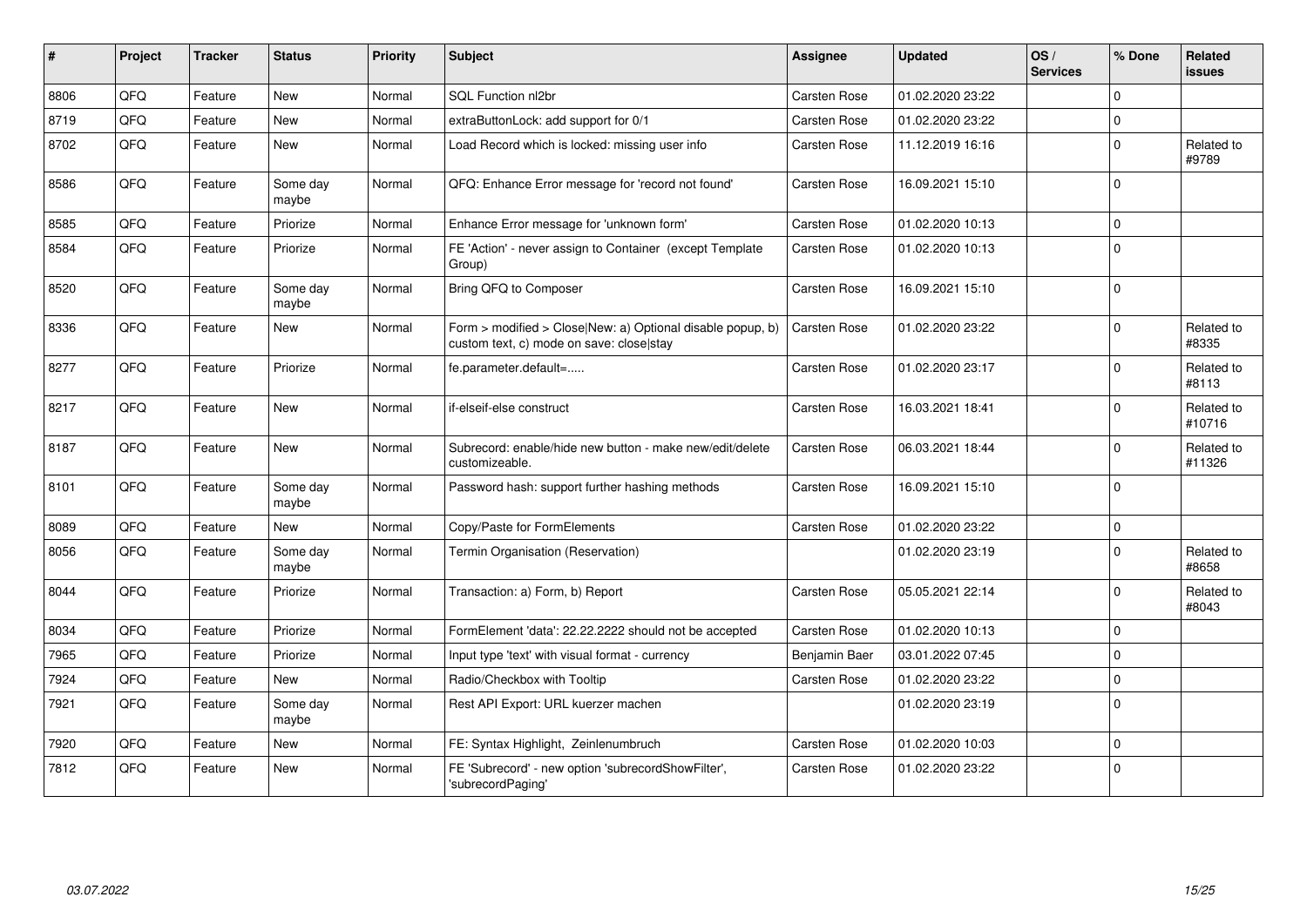| #    | Project | <b>Tracker</b> | <b>Status</b>     | <b>Priority</b> | <b>Subject</b>                                                         | Assignee            | Updated          | OS/<br><b>Services</b> | % Done      | Related<br>issues                                                      |
|------|---------|----------------|-------------------|-----------------|------------------------------------------------------------------------|---------------------|------------------|------------------------|-------------|------------------------------------------------------------------------|
| 7732 | QFQ     | Feature        | Some day<br>maybe | Normal          | Javascript: Lazy Loading der add on libs                               | Benjamin Baer       | 08.06.2022 10:38 |                        | U           | Related to<br>#12611,<br>Related to<br>#12490,<br>Related to<br>#10013 |
| 7730 | QFQ     | Feature        | Priorize          | Normal          | SELECT Box: title in between                                           | Benjamin Baer       | 01.02.2020 23:22 |                        | 0           |                                                                        |
| 7683 | QFQ     | Feature        | New               | Normal          | Special column names in '{{ SELECT  AS _link }}' should<br>be detected | Carsten Rose        | 01.02.2020 23:21 |                        | $\Omega$    |                                                                        |
| 7681 | QFQ     | Feature        | New               | Normal          | Optional switch off 'check for modified record'                        | Carsten Rose        | 01.02.2020 23:21 |                        | $\mathbf 0$ |                                                                        |
| 7660 | QFQ     | Feature        | New               | Normal          | IMAP: import mails to DB, move / delete mails                          | Carsten Rose        | 01.02.2020 09:52 |                        | $\Omega$    |                                                                        |
| 7630 | QFQ     | Feature        | Priorize          | Normal          | detailed error message for simple upload                               | Carsten Rose        | 01.02.2020 10:13 |                        | 0           |                                                                        |
| 7522 | QFQ     | Feature        | Priorize          | Normal          | Inserting default index.html to folder (Avoid Apache<br>Indexing)      | Carsten Rose        | 01.02.2020 10:13 |                        | $\Omega$    |                                                                        |
| 7521 | QFQ     | Feature        | <b>New</b>        | Normal          | TemplateGroup: fe.type=upload                                          | Carsten Rose        | 01.02.2020 23:21 |                        | $\Omega$    | Related to<br>#9706                                                    |
| 7520 | QFQ     | Feature        | <b>New</b>        | Normal          | QR Code:  AS _qr ( AS _link)                                           | Carsten Rose        | 01.02.2020 23:22 |                        | $\mathbf 0$ |                                                                        |
| 7519 | QFQ     | Feature        | New               | Normal          | Select: Multi                                                          | <b>Carsten Rose</b> | 01.02.2020 23:22 |                        | $\mathbf 0$ |                                                                        |
| 7481 | QFQ     | Feature        | New               | Normal          | Detect 'BaseUrl' automatically                                         | Carsten Rose        | 01.02.2020 23:21 |                        | $\Omega$    |                                                                        |
| 7480 | QFQ     | Feature        | New               | Normal          | Record History (Undo / Redo)                                           | Carsten Rose        | 11.12.2019 16:16 |                        | 0           | Related to<br>#2361                                                    |
| 7453 | QFQ     | Feature        | Some day<br>maybe | Normal          | import / export forms QFQ                                              | <b>Carsten Rose</b> | 16.09.2021 15:10 |                        | $\mathbf 0$ |                                                                        |
| 7452 | QFQ     | Feature        | Some day<br>maybe | Normal          | automate deployment new QFQ version                                    | Carsten Rose        | 16.09.2021 15:10 |                        | $\Omega$    |                                                                        |
| 7342 | QFQ     | Feature        | New               | Normal          | add content $=$ hide this                                              | <b>Carsten Rose</b> | 01.02.2020 23:21 |                        | $\mathbf 0$ |                                                                        |
| 7336 | QFQ     | Feature        | Some day<br>maybe | Normal          | PDF Upload: disallow PDFs with specific Meta information               | Carsten Rose        | 11.12.2019 16:01 |                        | $\Omega$    |                                                                        |
| 7290 | QFQ     | Feature        | Priorize          | Normal          | FormEditor: title as textarea if LEN(title)>60                         | Carsten Rose        | 01.02.2020 10:13 |                        | $\mathbf 0$ | Blocked by<br>#7682                                                    |
| 7280 | QFQ     | Feature        | New               | Normal          | recently used table                                                    | Carsten Rose        | 01.02.2020 23:21 |                        | $\Omega$    |                                                                        |
| 7278 | QFQ     | Feature        | Some day<br>maybe | Normal          | Form: Wert vordefinieren der immer gesetzt wird                        |                     | 02.05.2021 09:27 |                        | $\Omega$    |                                                                        |
| 7239 | QFQ     | Feature        | New               | Normal          | TinyMCE: html tag whitelist                                            | Carsten Rose        | 01.02.2020 23:21 |                        | $\Omega$    | Related to<br>#14320                                                   |
| 7229 | QFQ     | Feature        | Some day<br>maybe | Normal          | New FormElement.type: Button                                           |                     | 01.02.2021 12:32 |                        | $\mathbf 0$ |                                                                        |
| 7217 | QFQ     | Feature        | Priorize          | Normal          | Download: notice User if `_sip=?` is missing                           | Carsten Rose        | 01.02.2020 10:13 |                        | 0           |                                                                        |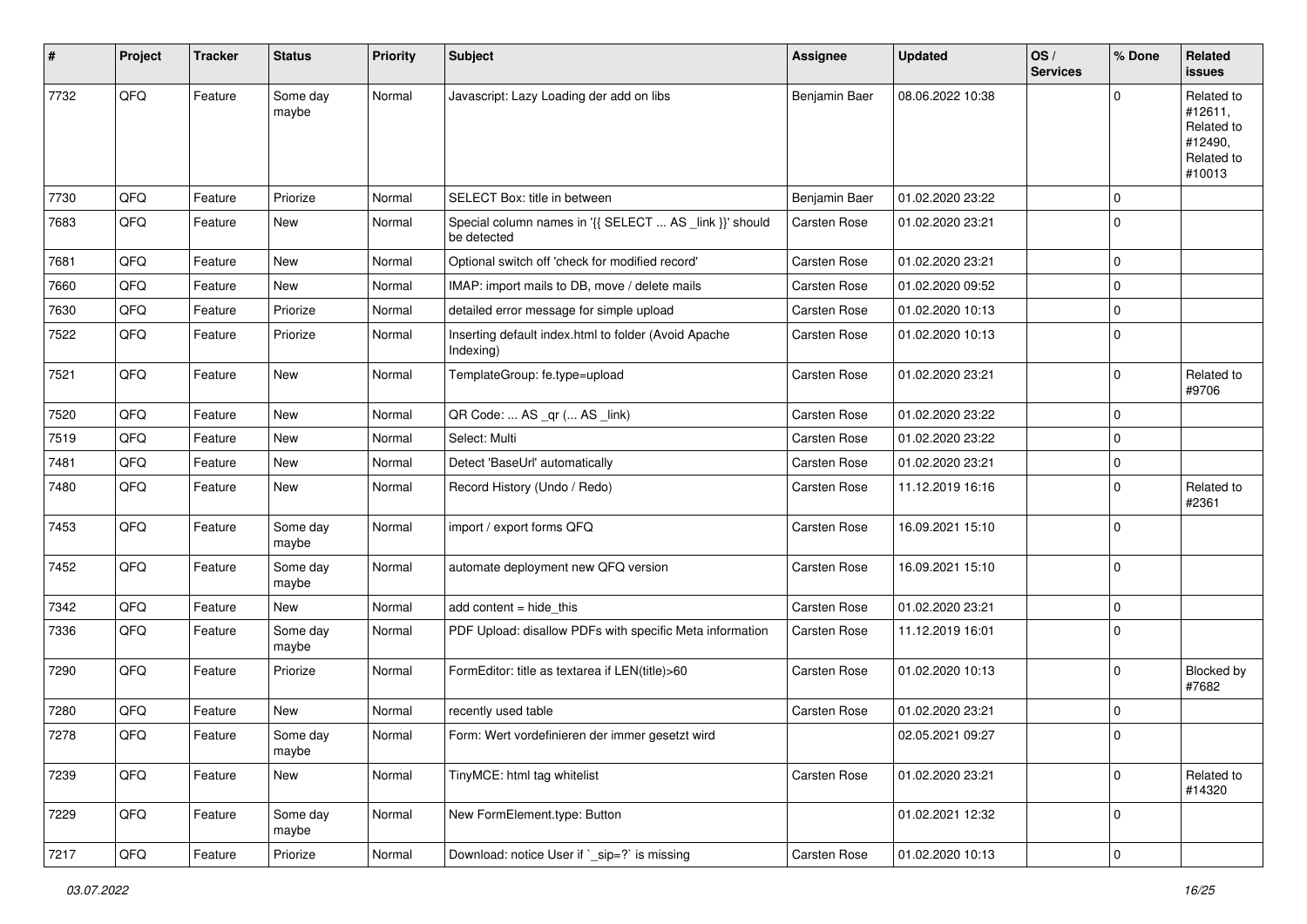| #    | Project | <b>Tracker</b> | <b>Status</b>     | <b>Priority</b> | Subject                                                                                                                    | <b>Assignee</b> | <b>Updated</b>   | OS/<br><b>Services</b> | % Done      | Related<br>issues         |
|------|---------|----------------|-------------------|-----------------|----------------------------------------------------------------------------------------------------------------------------|-----------------|------------------|------------------------|-------------|---------------------------|
| 7175 | QFQ     | Feature        | <b>New</b>        | Normal          | Upload: md5 hash as filename                                                                                               | Carsten Rose    | 01.02.2020 23:21 |                        | $\Omega$    |                           |
| 7119 | QFQ     | Feature        | <b>New</b>        | Normal          | Upload: scaleDownWidth, scaleDownHeight                                                                                    | Carsten Rose    | 01.02.2020 23:21 |                        | 0           |                           |
| 7109 | QFQ     | Feature        | New               | Normal          | Dynamic Updates: row/element hide                                                                                          | Carsten Rose    | 01.02.2020 23:22 |                        | $\mathbf 0$ | Has<br>duplicate<br>#4081 |
| 7108 | QFQ     | Feature        | Some day<br>maybe | Normal          | QFQ Wrap Elements                                                                                                          |                 | 11.12.2019 16:01 |                        | $\Omega$    |                           |
| 7107 | QFQ     | Feature        | Some day<br>maybe | Normal          | Showcase Registration Tool: Anmeldung / Administration :<br>Liste Anmeldungen / Emaileinaldung                             | Carsten Rose    | 11.12.2019 16:01 |                        | $\Omega$    |                           |
| 7106 | QFQ     | Feature        | Some day<br>maybe | Normal          | Beispiel Nummerierung von Rows in Report                                                                                   |                 | 11.12.2019 16:01 |                        | $\mathbf 0$ |                           |
| 7105 | QFQ     | Feature        | Some day<br>maybe | Normal          | Beispiel wie man in einer zweiten Tabelle speichert.                                                                       |                 | 11.12.2019 16:01 |                        | $\mathbf 0$ |                           |
| 7104 | QFQ     | Feature        | Some day<br>maybe | Normal          | Manual: hint about escaping if '\r' appears in mail body                                                                   |                 | 11.12.2019 16:01 |                        | $\mathbf 0$ |                           |
| 7102 | QFQ     | Feature        | <b>New</b>        | Normal          | Comment sign in report: '#' and '--'                                                                                       | Carsten Rose    | 01.02.2020 23:21 |                        | 0           |                           |
| 7100 | QFQ     | Feature        | Some day<br>maybe | Normal          | Download: log access, max downloads, time limit                                                                            |                 | 01.02.2020 23:19 |                        | $\Omega$    |                           |
| 7099 | QFQ     | Feature        | <b>New</b>        | Normal          | Redesign FormEditor                                                                                                        | Carsten Rose    | 01.02.2020 23:21 |                        | $\Omega$    |                           |
| 6998 | QFQ     | Feature        | Priorize          | Normal          | Form: with debug=on show column information as tooltip of<br>column label                                                  | Carsten Rose    | 01.02.2020 10:13 |                        | $\mathbf 0$ |                           |
| 6992 | QFQ     | Feature        | Some day<br>maybe | Normal          | DB exception: Syntax Highlight                                                                                             |                 | 11.12.2019 16:01 |                        | $\Omega$    | Related to<br>#5450       |
| 6972 | QFQ     | Feature        | Some day<br>maybe | Normal          | Fabric Clipboard / cross browser tab                                                                                       | Benjamin Baer   | 01.02.2020 23:21 |                        | $\Omega$    |                           |
| 6970 | QFQ     | Feature        | Some day<br>maybe | Normal          | tablesorter: default fuer 'sortReset' aendern von 'Ctrl' zu 'Alt'                                                          | Benjamin Baer   | 01.02.2020 23:21 |                        | $\Omega$    |                           |
| 6870 | QFQ     | Feature        | Priorize          | Normal          | Click on '_link' triggers an API call                                                                                      | Benjamin Baer   | 03.01.2022 08:25 |                        | $\mathbf 0$ |                           |
| 6855 | QFQ     | Feature        | New               | Normal          | With {{feUser:U}}!={{feUser:T}}: Save / Delete: only possible<br>with {{feUserSave:U}}='yes' and '{{feUserDelete:U}}='yes' | Carsten Rose    | 01.02.2020 23:21 |                        | $\mathbf 0$ |                           |
| 6801 | QFQ     | Feature        | Priorize          | Normal          | Fabric: Maximize / Fulllscreen                                                                                             | Benjamin Baer   | 21.03.2022 09:56 |                        | $\mathbf 0$ |                           |
| 6765 | QFQ     | Feature        | New               | Normal          | Moeglichkeit via QFQ eigene Logs zu schreiben                                                                              | Carsten Rose    | 01.02.2020 23:21 |                        | l O         |                           |
| 6723 | QFQ     | Feature        | New               | Normal          | Report QFQ Installation and Version                                                                                        | Carsten Rose    | 12.06.2021 09:07 |                        | $\mathbf 0$ |                           |
| 6715 | QFQ     | Feature        | Some day<br>maybe | Normal          | Code-Refactoring: dbArray vereinheitlichen                                                                                 | Carsten Rose    | 11.12.2019 16:02 |                        | $\Omega$    |                           |
| 6704 | QFQ     | Feature        | Some day<br>maybe | Normal          | Upload Mode: Bilder in Notizen rechts sollen aktuellen<br>Upload repräsentieren.                                           |                 | 01.02.2020 23:19 |                        | $\mathbf 0$ | Related to<br>#3264       |
| 6602 | QFQ     | Feature        | New               | Normal          | Formlet: in Report auf Mausklick ein mini-form oeffnen                                                                     | Carsten Rose    | 11.12.2019 16:16 |                        | $\mathbf 0$ |                           |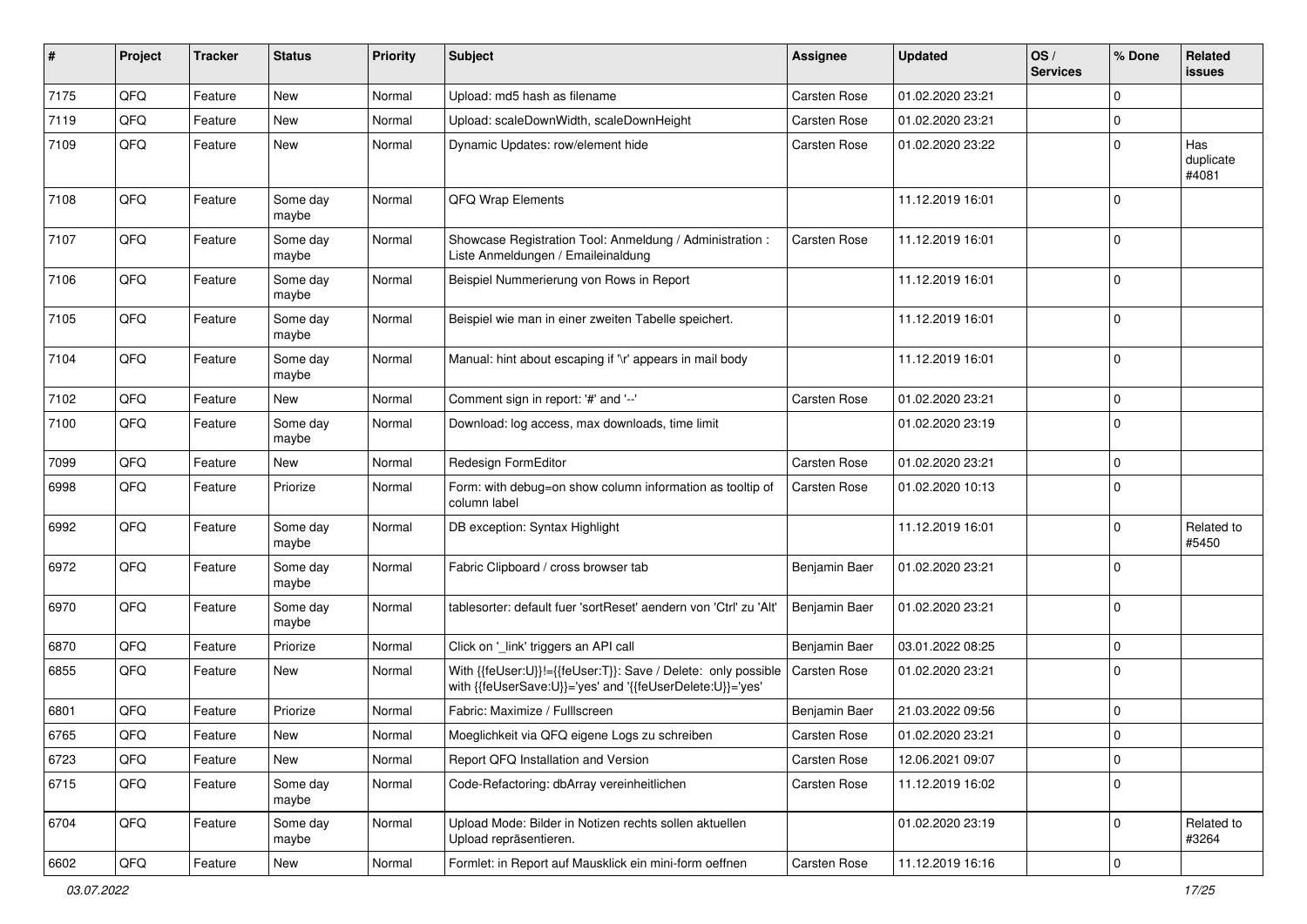| ∦    | Project | <b>Tracker</b> | <b>Status</b>     | Priority | Subject                                                                                               | Assignee            | <b>Updated</b>   | OS/<br><b>Services</b> | % Done      | <b>Related</b><br>issues                    |
|------|---------|----------------|-------------------|----------|-------------------------------------------------------------------------------------------------------|---------------------|------------------|------------------------|-------------|---------------------------------------------|
| 6594 | QFQ     | Feature        | New               | Normal   | Excel: on download, check if there is a valid sip                                                     | Carsten Rose        | 01.02.2020 23:21 |                        | $\Omega$    |                                             |
| 6515 | QFQ     | Feature        | Some day<br>maybe | Normal   | Formular: Felder dynamisch ein/ausblenden                                                             |                     | 11.12.2019 16:02 |                        | $\Omega$    |                                             |
| 6437 | QFQ     | Feature        | <b>New</b>        | Normal   | Neuer Mode Button bei FormElementen                                                                   | <b>Carsten Rose</b> | 01.02.2020 23:21 |                        | $\Omega$    | Related to<br>#9668.<br>Blocked by<br>#9678 |
| 6299 | QFQ     | Feature        | Some day<br>maybe | Normal   | Attack detection: log table with invalid SIP access                                                   |                     | 11.12.2019 16:02 |                        | $\Omega$    | Related to<br>#3947                         |
| 6292 | QFQ     | Feature        | <b>New</b>        | Normal   | Download: File speichern mit Hash aber original Filename in<br>der Datenbank vermerken fuer Downloads | <b>Carsten Rose</b> | 01.02.2020 23:21 |                        | $\Omega$    |                                             |
| 6289 | QFQ     | Feature        | New               | Normal   | Form: Log                                                                                             | Carsten Rose        | 01.02.2020 23:21 |                        | $\mathbf 0$ |                                             |
| 6288 | QFQ     | Feature        | Some day<br>maybe | Normal   | Best Practice: Erklaeren wie man ein Formular ganz in<br>'weiss' erstellen kann                       |                     | 11.12.2019 16:02 |                        | $\Omega$    |                                             |
| 6261 | QFQ     | Feature        | <b>New</b>        | Normal   | Persistent SIP                                                                                        | Carsten Rose        | 12.06.2021 09:07 |                        | $\Omega$    | Related to<br>#10819                        |
| 6250 | QFQ     | Feature        | In Progress       | Normal   | Enhance layout: a) Subrecord, b) Subrecord-Title                                                      | Carsten Rose        | 01.02.2020 23:22 |                        | $\Omega$    | Related to<br>#5391                         |
| 6224 | QFQ     | Feature        | Priorize          | Normal   | Dynamic update: fade in/out fields                                                                    | Benjamin Baer       | 21.03.2022 09:50 |                        | $\mathbf 0$ |                                             |
| 6084 | QFQ     | Feature        | Some day<br>maybe | Normal   | New escape type: 'D' - convert date                                                                   |                     | 01.02.2020 23:19 |                        | $\Omega$    |                                             |
| 6083 | QFQ     | Feature        | Some day<br>maybe | Normal   | Dynamic Update: Value Check via SQL                                                                   |                     | 11.12.2019 16:02 |                        | $\Omega$    |                                             |
| 5983 | QFQ     | Feature        | Some day<br>maybe | Normal   | Form Submit (save & update): normalize date/-time FE                                                  | <b>Carsten Rose</b> | 01.02.2020 23:19 |                        | $\Omega$    |                                             |
| 5942 | QFQ     | Feature        | Priorize          | Normal   | 'L' and 'type': append to links, generate via '_link' by using<br>'u:' .                              | Carsten Rose        | 01.02.2020 10:13 |                        | $\Omega$    |                                             |
| 5923 | QFQ     | Feature        | Some day<br>maybe | Normal   | fillStoreSystemBySqlLate                                                                              |                     | 01.02.2020 23:19 |                        | $\mathbf 0$ |                                             |
| 5895 | QFQ     | Feature        | Some day<br>maybe | Normal   | Tutorial: List of all QFQ Features                                                                    |                     | 01.02.2020 23:19 |                        | $\Omega$    |                                             |
| 5894 | QFQ     | Feature        | Feedback          | Normal   | Typeahead in Report: show/hide rows dynamically                                                       | Carsten Rose        | 18.02.2022 08:50 |                        | $\Omega$    | Related to<br>#5893.<br>Related to<br>#5885 |
| 5893 | QFQ     | Feature        | Some day<br>maybe | Normal   | Edit on double-click                                                                                  |                     | 01.02.2020 23:19 |                        | $\Omega$    | Related to<br>#5894                         |
| 5892 | QFQ     | Feature        | Some day<br>maybe | Normal   | QFQ should use T3 API to manipulate FE GROUP<br>membership                                            |                     | 01.02.2020 23:20 |                        | $\Omega$    |                                             |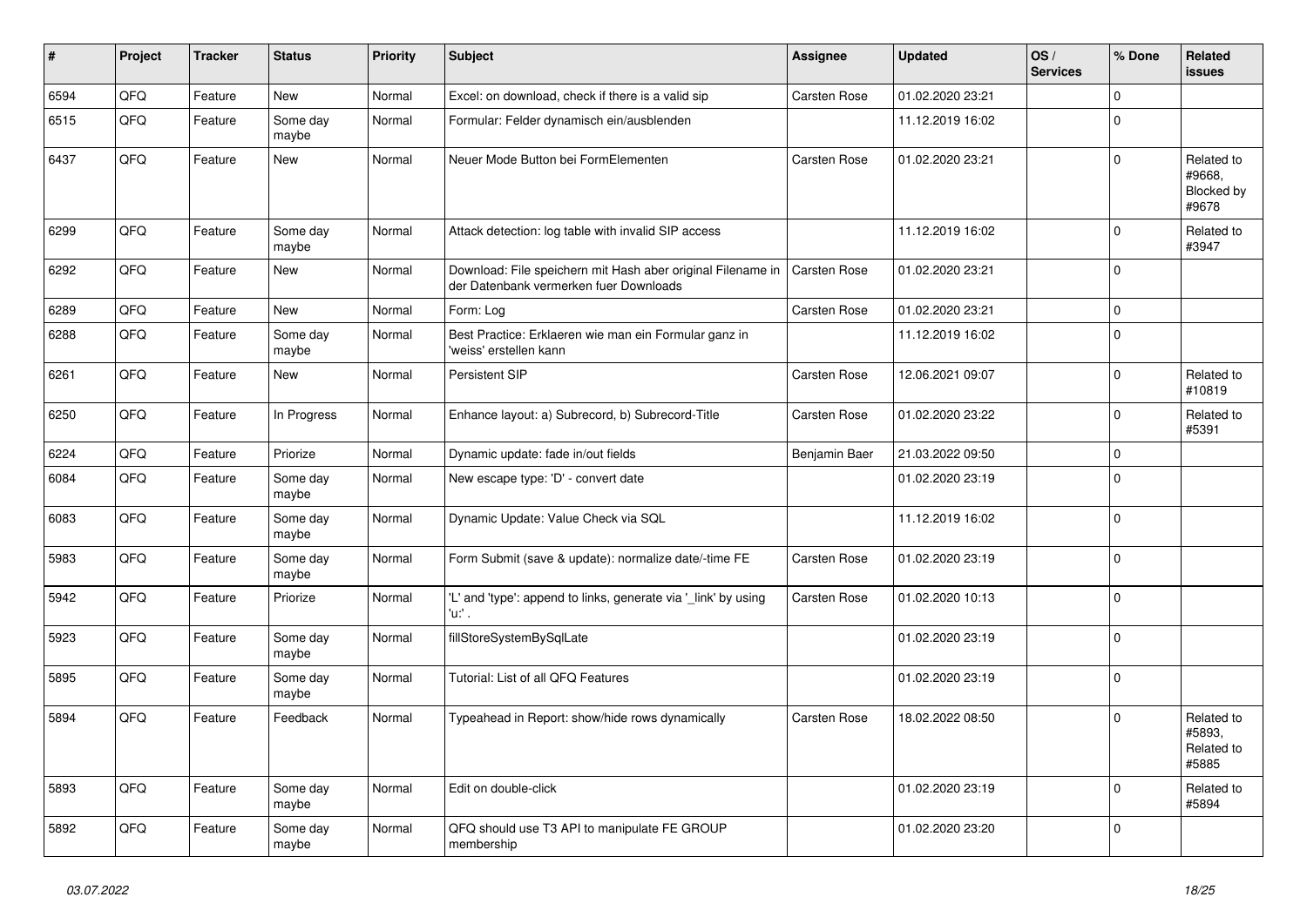| #    | Project | <b>Tracker</b> | <b>Status</b>     | <b>Priority</b> | <b>Subject</b>                                                                                     | <b>Assignee</b>     | <b>Updated</b>   | OS/<br><b>Services</b> | % Done      | Related<br>issues                           |
|------|---------|----------------|-------------------|-----------------|----------------------------------------------------------------------------------------------------|---------------------|------------------|------------------------|-------------|---------------------------------------------|
| 5852 | QFQ     | Feature        | Some day<br>maybe | Normal          | Logging: mail.log / sql.log - im FE anzeigen und via AJAX<br>aktualisieren                         | <b>Carsten Rose</b> | 01.02.2020 23:19 |                        | $\mathbf 0$ | Related to<br>#5885                         |
| 5851 | QFQ     | Feature        | Some day<br>maybe | Normal          | Queue System implementieren: MQTT, RabbitMQ                                                        |                     | 01.02.2020 23:20 |                        | $\Omega$    | Related to<br>#5715                         |
| 5850 | QFQ     | Feature        | Some day<br>maybe | Normal          | Deployment: In QFQ Doc best practice fuer zeitgemaesses<br>Deployment beschreiben                  |                     | 01.02.2020 23:20 |                        | $\Omega$    |                                             |
| 5805 | QFQ     | Feature        | Some day<br>maybe | Normal          | TypeAHead SQL value instead of key stored                                                          |                     | 01.02.2020 23:19 |                        | $\mathbf 0$ | Related to<br>#5444                         |
| 5783 | QFQ     | Feature        | Some day<br>maybe | Normal          | <b>BPMN View/Edit</b>                                                                              |                     | 11.12.2019 16:02 |                        | 0           |                                             |
| 5782 | QFQ     | Feature        | New               | Normal          | NextCloud API                                                                                      | Carsten Rose        | 01.02.2020 10:02 |                        | $\mathbf 0$ |                                             |
| 5695 | QFQ     | Feature        | In Progress       | Normal          | Multiform                                                                                          | Carsten Rose        | 02.01.2021 18:38 |                        | $\mathbf 0$ |                                             |
| 5665 | QFQ     | Feature        | Some day<br>maybe | Normal          | Versuch das '{{!' nicht mehr noetig ist.                                                           | Carsten Rose        | 01.02.2020 23:20 |                        | $\mathbf 0$ | Related to<br>#7432,<br>Related to<br>#7434 |
| 5579 | QFQ     | Feature        | Some day<br>maybe | Normal          | Enhance Doc / Presentation: variable type 'link column type'                                       | <b>Carsten Rose</b> | 01.02.2020 23:19 |                        | 0           |                                             |
| 5562 | QFQ     | Feature        | Priorize          | Normal          | Drag'n'Drop fuer Uploads                                                                           | Benjamin Baer       | 21.03.2022 09:52 |                        | $\mathbf 0$ | Related to<br>#9706                         |
| 5548 | QFQ     | Feature        | Some day<br>maybe | Normal          | 801 Textfiles/Scriptfiles als Thumbnail                                                            | Carsten Rose        | 07.03.2022 16:26 |                        | $\mathbf 0$ |                                             |
| 5480 | QFQ     | Feature        | Some day<br>maybe | Normal          | QFQ: Dokumentation mit Screenshots versehen                                                        | Carsten Rose        | 01.02.2020 23:20 |                        | $\mathbf 0$ | Related to<br>#9879                         |
| 5455 | QFQ     | Feature        | Some day<br>maybe | Normal          | Mail Redirects grld abhaengig                                                                      |                     | 01.02.2020 23:20 |                        | $\mathbf 0$ |                                             |
| 5452 | QFQ     | Feature        | Some day<br>maybe | Normal          | Thumbnails from PDF: bad quality                                                                   |                     | 01.02.2020 23:20 |                        | $\mathbf 0$ |                                             |
| 5428 | QFQ     | Feature        | Some day<br>maybe | Normal          | secure thumbnail: late render on access.                                                           | Carsten Rose        | 01.02.2020 23:20 |                        | 0           |                                             |
| 5389 | QFQ     | Feature        | Some day<br>maybe | Normal          | QFQ Design: Multline label / note                                                                  | Benjamin Baer       | 01.02.2020 23:19 |                        | 0           |                                             |
| 5366 | QFQ     | Feature        | Priorize          | Normal          | Saving with keyboard shortcuts                                                                     | Benjamin Baer       | 21.03.2022 09:47 |                        | 0           |                                             |
| 5345 | QFQ     | Feature        | New               | Normal          | Report: UPDATE / INSERT / DELETE statements should<br>trigger subqueries, depending on the result. | Carsten Rose        | 27.05.2020 16:11 |                        | 0           |                                             |
| 5342 | QFG     | Feature        | Some day<br>maybe | Normal          | link - with HTML Attributes                                                                        |                     | 01.02.2020 23:20 |                        | $\mathbf 0$ | Related to<br>#14077                        |
| 5160 | QFQ     | Feature        | Some day<br>maybe | Normal          | QFQ collaborative / together.js, ShareJS, y-js, collaborative,                                     |                     | 11.12.2019 16:02 |                        | 0           |                                             |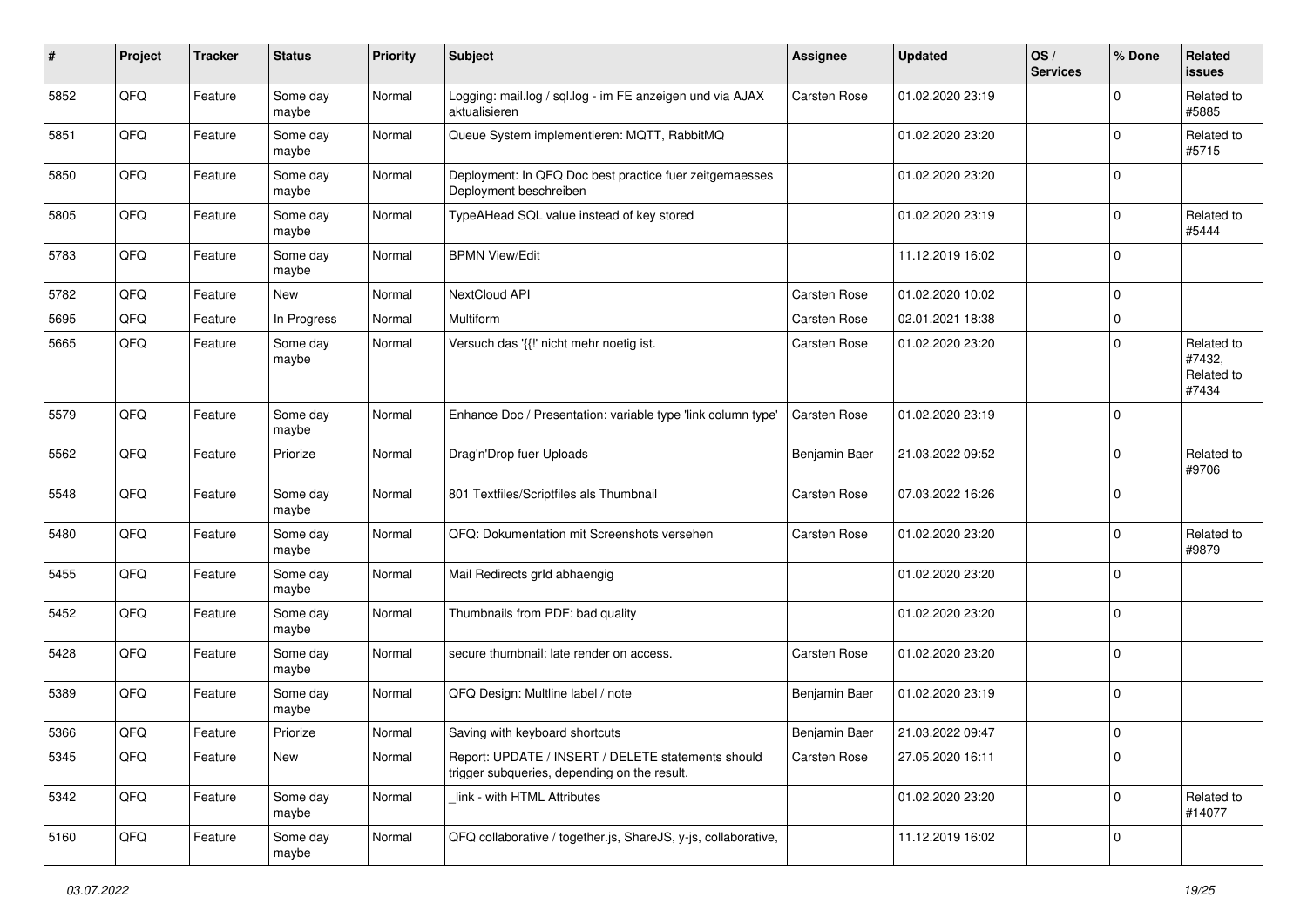| $\pmb{\sharp}$ | Project | <b>Tracker</b> | <b>Status</b>     | <b>Priority</b> | <b>Subject</b>                                                                                                                                                | <b>Assignee</b> | <b>Updated</b>   | OS/<br><b>Services</b> | % Done      | Related<br><b>issues</b> |
|----------------|---------|----------------|-------------------|-----------------|---------------------------------------------------------------------------------------------------------------------------------------------------------------|-----------------|------------------|------------------------|-------------|--------------------------|
| 5132           | QFQ     | Feature        | Some day<br>maybe | Normal          | Error Message sendmail missing attachment: more details                                                                                                       | Carsten Rose    | 01.02.2020 23:19 |                        | $\Omega$    |                          |
| 5131           | QFQ     | Feature        | <b>New</b>        | Normal          | Activate Spin Gear ('wait/busy' indicator) via LINK attribute                                                                                                 | Carsten Rose    | 01.02.2020 23:21 |                        | $\mathbf 0$ |                          |
| 5129           | QFQ     | Feature        | Some day<br>maybe | Normal          | Reports: SQL fuer x Achse und y Achse                                                                                                                         |                 | 11.12.2019 16:02 |                        | $\mathbf 0$ |                          |
| 5024           | QFQ     | Feature        | Some day<br>maybe | Normal          | Fabric: Generate PDF with edits                                                                                                                               | Benjamin Baer   | 01.02.2020 23:20 |                        | $\mathbf 0$ | Related to<br>#10704     |
| 4974           | QFQ     | Feature        | Some day<br>maybe | Normal          | Long polling - inform all listening clients of changes                                                                                                        |                 | 11.12.2019 16:02 |                        | $\mathbf 0$ |                          |
| 4956           | QFQ     | Feature        | Some day<br>maybe | Normal          | Sendmail: Benutzerdefinierte Headers                                                                                                                          | Carsten Rose    | 11.12.2019 16:02 |                        | $\Omega$    |                          |
| 4872           | QFQ     | Feature        | Some day<br>maybe | Normal          | Fields of Typo3 page available in STORE TYPO3                                                                                                                 | Carsten Rose    | 01.02.2020 23:19 |                        | $\mathbf 0$ |                          |
| 4869           | QFQ     | Feature        | Some day<br>maybe | Normal          | Dynamic Update (show, hide, readonly?, required?) for<br><b>Template Group Elements</b>                                                                       | Carsten Rose    | 01.02.2020 23:19 |                        | $\mathbf 0$ | Related to<br>#4865      |
| 4839           | QFQ     | Feature        | Some day<br>maybe | Normal          | qfq-handle in <head> Abschnitt</head>                                                                                                                         | Carsten Rose    | 11.12.2019 16:02 |                        | $\mathbf 0$ |                          |
| 4816           | QFQ     | Feature        | Some day<br>maybe | Normal          | Templates for QFQ Reports (Tables, Radios, )                                                                                                                  |                 | 01.02.2020 23:20 |                        | $\Omega$    |                          |
| 4757           | QFQ     | Feature        | Some day<br>maybe | Normal          | Test subrecord: download links ok? Links ok?                                                                                                                  | Carsten Rose    | 01.02.2020 23:20 |                        | $\mathbf 0$ |                          |
| 4719           | QFQ     | Feature        | Some day<br>maybe | Normal          | Custom Message in Client in case of 'Browser tab close,<br>modification will be lost'                                                                         |                 | 01.02.2020 23:20 |                        | $\mathbf 0$ |                          |
| 4652           | QFQ     | Feature        | Some day<br>maybe | Normal          | UZH CD: Weiterleitung auf benutzerdefinierte 403/404 Seite                                                                                                    | Carsten Rose    | 01.02.2020 23:20 |                        | $\Omega$    |                          |
| 4650           | QFQ     | Feature        | Some day<br>maybe | Normal          | Convert html to doc/rtf                                                                                                                                       | Carsten Rose    | 01.02.2020 23:20 |                        | $\Omega$    | Related to<br>#10704     |
| 4640           | QFQ     | Feature        | Some day<br>maybe | Normal          | Rename System Forms                                                                                                                                           |                 | 01.02.2020 23:20 |                        | 0           |                          |
| 4627           | QFQ     | Feature        | Some day<br>maybe | Normal          | dbupdate: all tables - check 'create', 'modified' if it is possible<br>to change to default 'CURRENT_TIMESTAMP' and modified<br>'ON UPDATE CURRENT_TIMESTAMP' |                 | 01.02.2020 23:20 |                        | $\mathbf 0$ |                          |
| 4626           | QFQ     | Feature        | Some day<br>maybe | Normal          | Mobile View: 'classBody=qfq-form-right' makes no sense                                                                                                        |                 | 01.02.2020 23:20 |                        | $\mathbf 0$ |                          |
| 4606           | QFQ     | Feature        | Some day<br>maybe | Normal          | link: qualifier to render bootstrap button                                                                                                                    | Carsten Rose    | 01.02.2020 23:19 |                        | $\Omega$    |                          |
| 4551           | QFQ     | Feature        | Some day<br>maybe | Normal          | Set 'pills' via dynamicUpdate to show/hide/disabled                                                                                                           |                 | 01.02.2020 23:20 |                        | $\Omega$    | Related to<br>#3752      |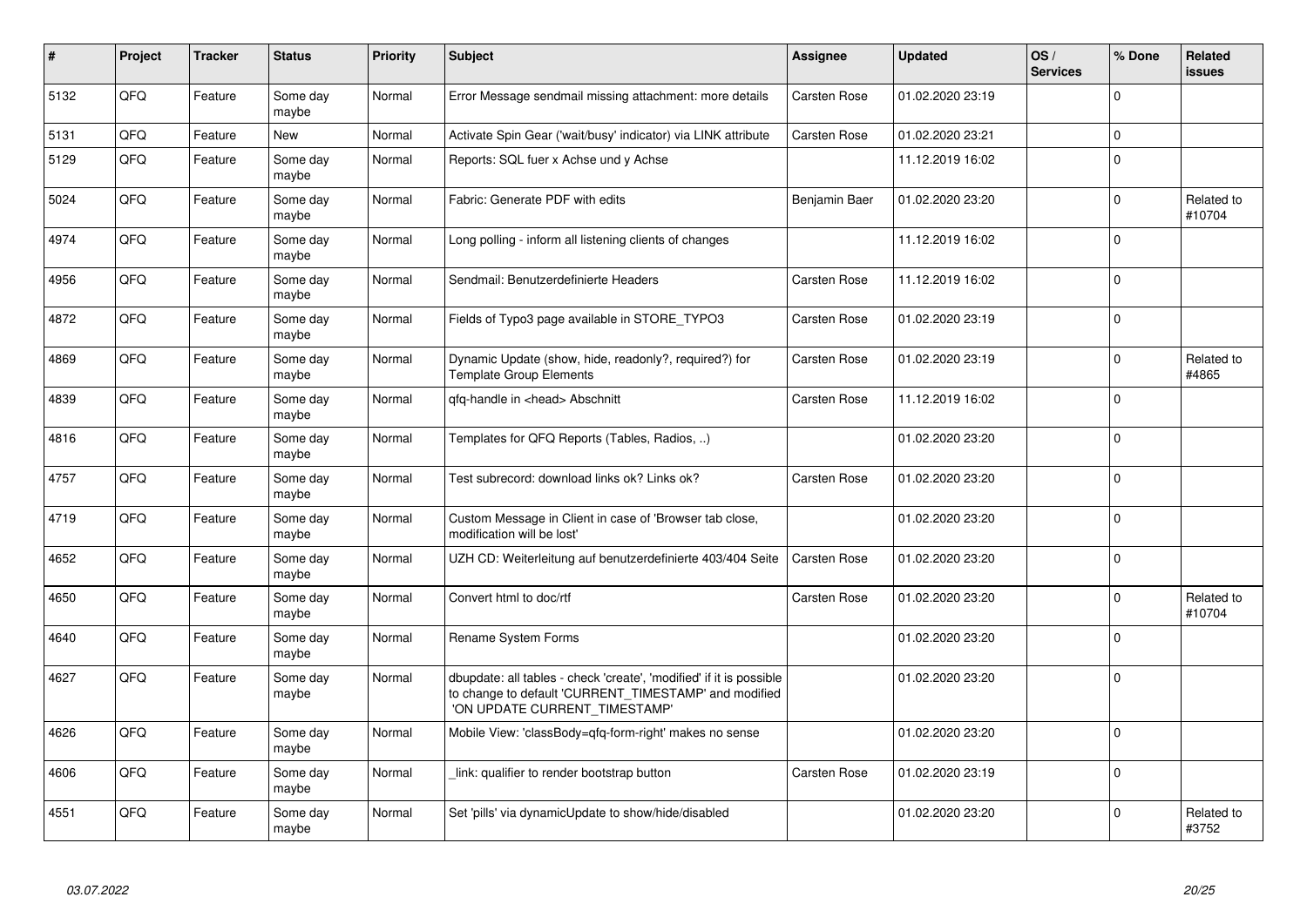| $\sharp$ | Project | <b>Tracker</b> | <b>Status</b>     | <b>Priority</b> | <b>Subject</b>                                                                                                          | <b>Assignee</b> | <b>Updated</b>   | OS/<br><b>Services</b> | % Done       | Related<br><b>issues</b>                    |
|----------|---------|----------------|-------------------|-----------------|-------------------------------------------------------------------------------------------------------------------------|-----------------|------------------|------------------------|--------------|---------------------------------------------|
| 4536     | QFQ     | Feature        | Some day<br>maybe | Normal          | FE upload: problem with delete if mutliple uploads an<br>FE.name="                                                      |                 | 01.02.2020 23:20 |                        | $\Omega$     |                                             |
| 4446     | QFQ     | Feature        | Some day<br>maybe | Normal          | New FE get same feldContainerId as last modifed FE                                                                      |                 | 01.02.2020 23:20 |                        | l 0          |                                             |
| 4445     | QFQ     | Feature        | Some day<br>maybe | Normal          | template group: Option to simulate fieldset                                                                             |                 | 28.06.2021 14:11 |                        | $\Omega$     |                                             |
| 4444     | QFQ     | Feature        | Some day<br>maybe | Normal          | FE.type=upload: detect mime type                                                                                        |                 | 11.12.2019 16:02 |                        | $\mathbf 0$  | Related to<br>#4303                         |
| 4443     | QFQ     | Feature        | Some day<br>maybe | Normal          | Form: multiple secondary tables                                                                                         |                 | 01.02.2020 23:20 |                        | $\Omega$     |                                             |
| 4442     | QFQ     | Feature        | Some day<br>maybe | Normal          | Special Column Name: _link - new symbol G (Glyph) to<br>choose any available symbol                                     |                 | 11.12.2019 16:02 |                        | $\Omega$     |                                             |
| 4440     | QFQ     | Feature        | Some day<br>maybe | Normal          | Manual.rst: explain how to. expand PHP Session to 4h                                                                    |                 | 11.12.2019 16:02 |                        | $\Omega$     |                                             |
| 4439     | QFQ     | Feature        | Some day<br>maybe | Normal          | Log: report all actions fired by an FE Element, incl. the<br>original directive (slaveld, sqllnsert, )                  |                 | 01.02.2020 23:20 |                        | $\Omega$     | Related to<br>#4432.<br>Related to<br>#5458 |
| 4435     | QFQ     | Feature        | Some day<br>maybe | Normal          | Report: striptags - specify allowed tags                                                                                |                 | 01.02.2020 23:20 |                        | $\Omega$     |                                             |
| 4433     | QFQ     | Feature        | Some day<br>maybe | Normal          | Log when SIP will be destroyed by QFQ for any (security)<br>reason                                                      |                 | 01.02.2020 23:20 |                        | $\Omega$     | Related to<br>#4432,<br>Related to<br>#5458 |
| 4420     | QFQ     | Feature        | Some day<br>maybe | Normal          | Client: Local Storage - store the changes of a form, local in<br>the browser.                                           | Benjamin Baer   | 11.12.2019 16:02 |                        | $\Omega$     |                                             |
| 4413     | QFQ     | Feature        | New               | Normal          | fieldset: show/hidden, modeSql, dynamicUpdate                                                                           | Carsten Rose    | 09.02.2022 15:19 |                        | $\mathbf 0$  |                                             |
| 4365     | QFQ     | Feature        | Some day<br>maybe | Normal          | Multi Language: new way of config                                                                                       | Carsten Rose    | 01.02.2020 23:20 |                        | $\mathbf 0$  |                                             |
| 4349     | QFQ     | Feature        | Some day<br>maybe | Normal          | link download: downloaded external URL to<br>deliver/concatenate - check mimetipe and handle it correctly               | Carsten Rose    | 11.12.2019 16:02 |                        | $\Omega$     |                                             |
| 4343     | QFQ     | Feature        | Some day<br>maybe | Normal          | Link: Classifier to add 'attributes'                                                                                    | Carsten Rose    | 01.02.2020 23:20 |                        | $\Omega$     | Related to<br>#14077                        |
| 4330     | QFQ     | Feature        | Some day<br>maybe | Normal          | Error Message: report missing {{ / }} in sqlUpdate, sqlInsert,<br>sqlDelete, sqlAfter, sqlBefore in FE action elements. | Carsten Rose    | 01.02.2020 23:20 |                        |              |                                             |
| 4259     | QFQ     | Feature        | Some day<br>maybe | Normal          | Instant trigger a cron job                                                                                              | Carsten Rose    | 11.12.2019 16:03 |                        | $\Omega$     |                                             |
| 4250     | QFQ     | Feature        | New               | Normal          | AutoCron in QFQ via PHP                                                                                                 | Carsten Rose    | 01.02.2020 23:21 |                        | $\mathbf{0}$ | Related to<br>#3292,<br>Related to<br>#3291 |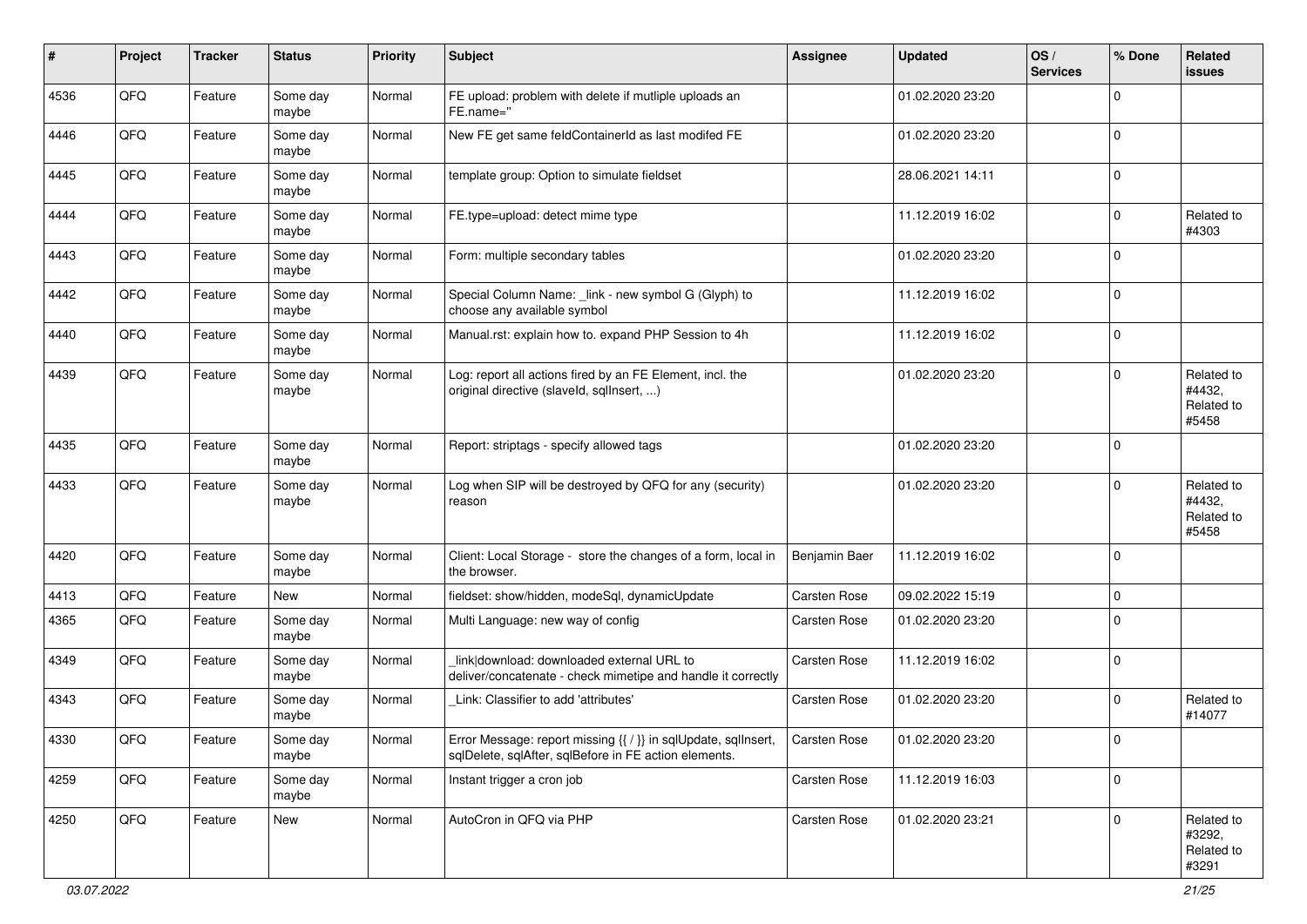| $\pmb{\sharp}$ | Project    | <b>Tracker</b> | <b>Status</b>     | <b>Priority</b> | <b>Subject</b>                                                                                                                                           | <b>Assignee</b>     | <b>Updated</b>   | OS/<br><b>Services</b> | % Done       | Related<br><b>issues</b>                    |
|----------------|------------|----------------|-------------------|-----------------|----------------------------------------------------------------------------------------------------------------------------------------------------------|---------------------|------------------|------------------------|--------------|---------------------------------------------|
| 4197           | QFQ        | Feature        | Some day<br>maybe | Normal          | Unit Test fuer JSON Stream von QuickFormQuery.php ><br>doForm()                                                                                          | Carsten Rose        | 11.12.2019 16:03 |                        | $\Omega$     |                                             |
| 4194           | QFQ        | Feature        | In Progress       | Normal          | Bootstrap 4 ist jetzt offiziel                                                                                                                           |                     | 03.05.2021 20:47 |                        | $\Omega$     | Related to<br>#10114                        |
| 4082           | QFQ        | Feature        | New               | Normal          | Dynamic Update: modeSql - useful default                                                                                                                 | Carsten Rose        | 01.02.2020 23:22 |                        | $\Omega$     |                                             |
| 4050           | QFQ        | Feature        | New               | Normal          | sql.log: 1) FormElement ID which causes a specific action,<br>2) Result in the same row.                                                                 | Carsten Rose        | 15.04.2020 11:35 |                        | $\mathbf 0$  | Related to<br>#5458                         |
| 4027           | QFQ        | Feature        | Some day<br>maybe | Normal          | Missing: orange 'check' / 'bullet'                                                                                                                       |                     | 11.12.2019 16:03 |                        | $\Omega$     |                                             |
| 4026           | QFQ        | Feature        | Some day<br>maybe | Normal          | sqlLog.sql: log number of FE.id                                                                                                                          | Carsten Rose        | 11.12.2019 16:03 |                        | $\Omega$     | Related to<br>#5458                         |
| 4023           | <b>OFO</b> | Feature        | <b>New</b>        | Normal          | prepared statements - FE action: salveld, sqllnsert,<br>sqlUpdate, sqlDelete, sqlBefore, sqlAfter                                                        | Carsten Rose        | 11.12.2019 16:15 |                        | $\Omega$     |                                             |
| 4018           | QFQ        | Feature        | <b>New</b>        | Normal          | typeahead: long query parameter / answer triggers 'Attack<br>detected' and purges current SIP storage.                                                   | Carsten Rose        | 29.06.2022 22:46 |                        | $\Omega$     | Related to<br>#9077                         |
| 3991           | QFQ        | Feature        | Some day<br>maybe | Normal          | report: Columnname ' skipWrap' skips 'fbeg', 'fend'                                                                                                      | Carsten Rose        | 11.12.2019 16:03 |                        | $\Omega$     |                                             |
| 3947           | QFQ        | Feature        | Some day<br>maybe | Normal          | Attack detectect: logout current user                                                                                                                    | Carsten Rose        | 11.12.2019 16:03 |                        | $\mathbf 0$  | Related to<br>#5458,<br>Related to<br>#6299 |
| 3942           | QFQ        | Feature        | Some day<br>maybe | Normal          | Action Elemente: neu generierte IDs via FE weitergeben                                                                                                   | Carsten Rose        | 11.12.2019 16:03 |                        | $\Omega$     | Related to<br>#3941                         |
| 3941           | QFQ        | Feature        | Some day<br>maybe | Normal          | sqlAfter: es sollten mehrere moeglich sein                                                                                                               | Carsten Rose        | 11.12.2019 16:03 |                        | $\Omega$     | Related to<br>#3942                         |
| 3905           | QFQ        | Feature        | Some day<br>maybe | Normal          | Documentation: Best Practice anhand eines Online<br>Bewerbungstools                                                                                      | Carsten Rose        | 11.12.2019 16:03 |                        | $\mathbf{0}$ |                                             |
| 3900           | QFQ        | Feature        | Some day<br>maybe | Normal          | Extend documentation of 'Copy / Paste'                                                                                                                   | Carsten Rose        | 11.12.2019 16:03 |                        | $\Omega$     | Related to<br>#3899                         |
| 3880           | <b>OFO</b> | Feature        | Some day<br>maybe | Normal          | Form 'Form': anlegen einer Tabelle                                                                                                                       |                     | 14.01.2021 10:12 |                        | $\Omega$     |                                             |
| 3879           | QFQ        | Feature        | Some day<br>maybe | Normal          | Form 'FormElement': Beim Feld 'name' rechts in der Notiz<br>einen Link einblenden - a) aktuelle Definition anzeigen, b)<br>Spalte in der Tabelle anlegen |                     | 11.12.2019 16:03 |                        | $\Omega$     |                                             |
| 3878           | QFQ        | Feature        | Some day<br>maybe | Normal          | Form 'FormElement': Spalte 'name' typeAhead mit<br>Spaltennamen der Primarytable.                                                                        |                     | 11.12.2019 16:03 |                        | $\Omega$     |                                             |
| 3877           | QFQ        | Feature        | Some day<br>maybe | Normal          | FormEditor: die Felder die aktuell nicht gebraucht werden<br>nur auf readonly/disabled setzen (nicht ausblenden > das<br>irritiert.                      | <b>Carsten Rose</b> | 11.12.2019 16:03 |                        | $\mathbf 0$  |                                             |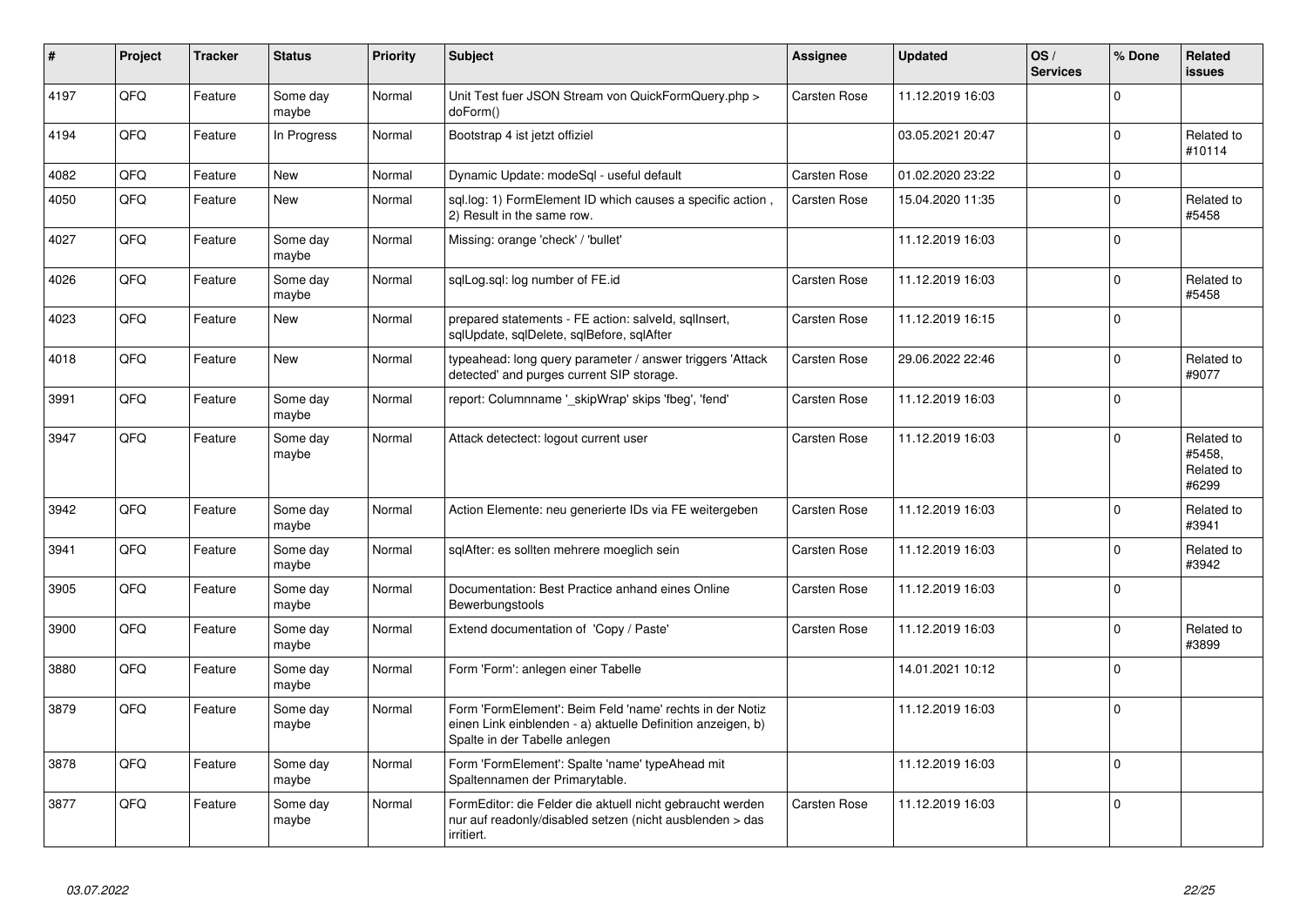| #    | Project | <b>Tracker</b> | <b>Status</b>     | <b>Priority</b> | Subject                                                                                                                                      | <b>Assignee</b> | <b>Updated</b>   | OS/<br><b>Services</b> | % Done      | Related<br><b>issues</b>                    |
|------|---------|----------------|-------------------|-----------------|----------------------------------------------------------------------------------------------------------------------------------------------|-----------------|------------------|------------------------|-------------|---------------------------------------------|
| 3867 | QFQ     | Feature        | Priorize          | Normal          | Readonly Formular: Template Groups add/delete<br>ausbeldnen                                                                                  | Carsten Rose    | 05.05.2021 22:12 |                        | $\mathbf 0$ |                                             |
| 3864 | QFQ     | Feature        | New               | Normal          | Encrypt / decrypt field                                                                                                                      | Enis Nuredini   | 30.06.2022 16:29 |                        | $\mathbf 0$ |                                             |
| 3708 | QFQ     | Feature        | Some day<br>maybe | Normal          | Form: input - 'specialchars', 'none'  gewisse tags<br>erlauben, andere verbieten                                                             | Carsten Rose    | 11.12.2019 16:02 |                        | $\mathbf 0$ | Related to<br>#14320                        |
| 3692 | QFQ     | Feature        | Some day<br>maybe | Normal          | QFQ Webseite                                                                                                                                 | Benjamin Baer   | 11.12.2019 16:02 |                        | $\mathbf 0$ | Related to<br>#5033                         |
| 3677 | QFQ     | Feature        | Some day<br>maybe | Normal          | wkhtmltopdf: FE User access prohibited, if client IP changes<br>\$TYPO3_CONF_VARS[FE][lockIP]                                                | Carsten Rose    | 11.12.2019 16:02 |                        | $\mathbf 0$ |                                             |
| 3666 | QFQ     | Feature        | Some day<br>maybe | Normal          | a) Performance Messung: mysql_real_escape_string() im<br>Vergleich zu str_replace(), b) doppeltes Aufrufen von<br>mysql_real_escape_string() | Carsten Rose    | 11.12.2019 16:02 |                        | $\mathbf 0$ |                                             |
| 3646 | QFQ     | Feature        | Some day<br>maybe | Normal          | Moeglichkeit HTML Tags in Reports auszugeben (zu<br>enkodieren: htmlspecialchars)                                                            |                 | 11.12.2019 16:02 |                        | $\mathbf 0$ | Related to<br>#14320                        |
| 3617 | QFQ     | Feature        | Some day<br>maybe | Normal          | Load javascripts at bottom                                                                                                                   |                 | 11.12.2019 16:02 |                        | $\mathbf 0$ |                                             |
| 3504 | QFQ     | Feature        | <b>New</b>        | Normal          | Logging: welche Action FEs werden wann wie ausgefuehrt                                                                                       | Carsten Rose    | 01.02.2020 23:21 |                        | $\mathbf 0$ | Related to<br>#5458,<br>Related to<br>#4092 |
| 3495 | QFQ     | Feature        | Some day<br>maybe | Normal          | Predifined Parameter werden nicht in '+' (add new record)<br>SIP gerendert.                                                                  |                 | 11.12.2019 16:02 |                        | $\mathbf 0$ |                                             |
| 3458 | QFQ     | Feature        | Some day<br>maybe | Normal          | Display 'Edit Form Element'-Checkbox on form: should<br>depend on FE Group                                                                   | Carsten Rose    | 11.12.2019 16:02 |                        | $\mathbf 0$ | Related to<br>#3447                         |
| 3457 | QFQ     | Feature        | Some day<br>maybe | Normal          | LDAP: concat multi values to one single entry                                                                                                | Carsten Rose    | 11.12.2019 16:02 |                        | $\mathbf 0$ |                                             |
| 3432 | QFQ     | Feature        | <b>New</b>        | Normal          | subrecord: dynamicUpdate                                                                                                                     | Carsten Rose    | 11.06.2020 21:10 |                        | $\mathbf 0$ | Related to<br>#5691                         |
| 3415 | QFQ     | Feature        | Some day<br>maybe | Normal          | FE Login Box Templatefile                                                                                                                    | Benjamin Baer   | 11.12.2019 16:02 |                        | $\mathbf 0$ |                                             |
| 3385 | QFQ     | Feature        | Some day<br>maybe | Normal          | templateGroup: insert/update/delete non primary records                                                                                      | Carsten Rose    | 11.12.2019 16:02 |                        | $\mathbf 0$ |                                             |
| 3350 | QFQ     | Feature        | Some day<br>maybe | Normal          | FormEditor: Hilfetext hinter 'checktype'                                                                                                     | Carsten Rose    | 11.12.2019 16:02 |                        | $\mathbf 0$ |                                             |
| 3332 | QFQ     | Feature        | Some day<br>maybe | Normal          | Uploads: Thumbnails, Details zum hochgeladenen File                                                                                          | Carsten Rose    | 11.12.2019 16:02 |                        | $\mathbf 0$ | Related to<br>#3264,<br>Related to<br>#5333 |
| 3331 | QFQ     | Feature        | Some day<br>maybe | Normal          | Default Tooltip fuer _page? Links: mit Form und Record ID                                                                                    | Carsten Rose    | 11.12.2019 16:02 |                        | $\mathbf 0$ |                                             |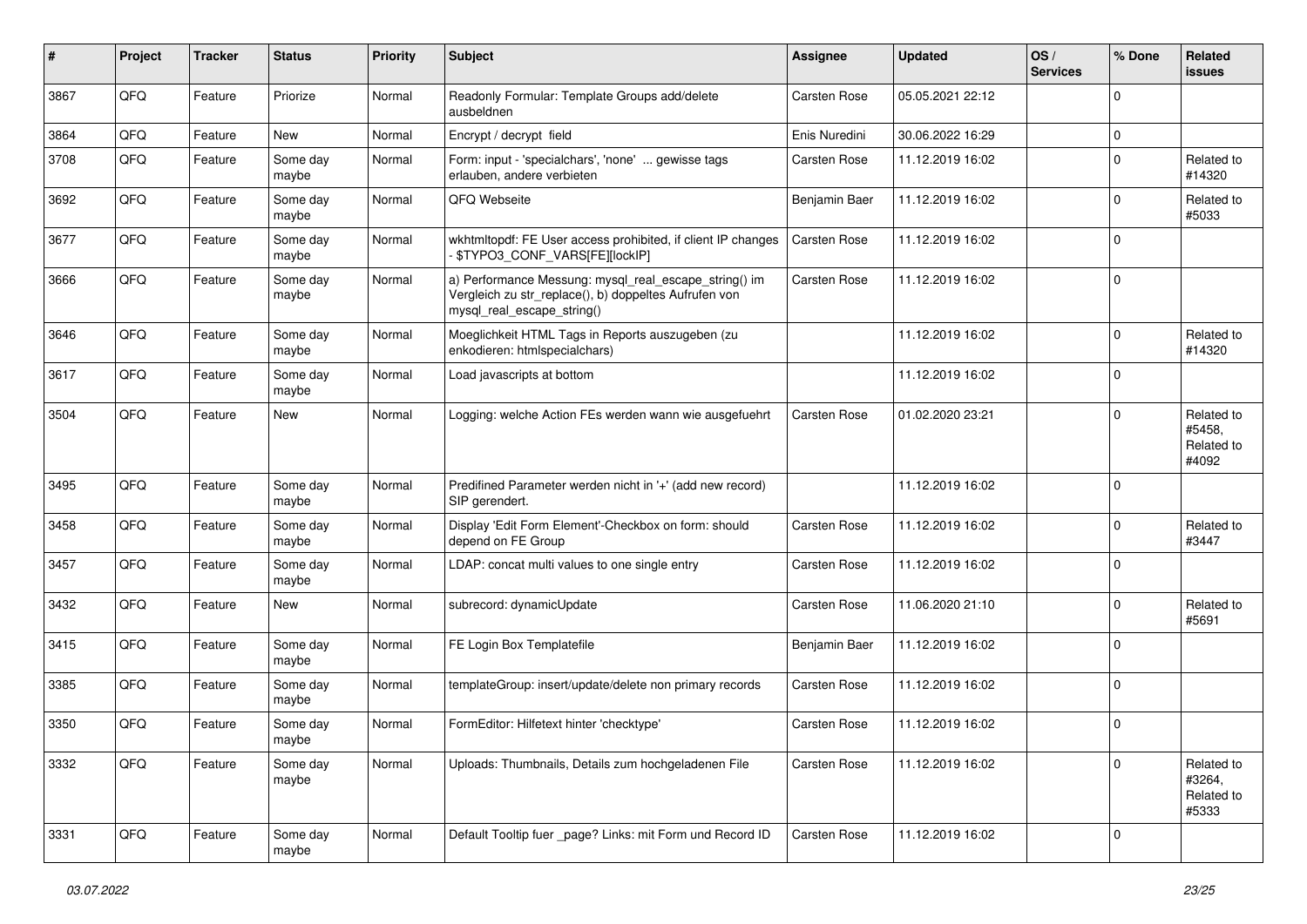| #     | Project | <b>Tracker</b> | <b>Status</b>     | <b>Priority</b> | <b>Subject</b>                                                                                                     | <b>Assignee</b>     | <b>Updated</b>   | OS/<br><b>Services</b> | % Done      | Related<br>issues                           |
|-------|---------|----------------|-------------------|-----------------|--------------------------------------------------------------------------------------------------------------------|---------------------|------------------|------------------------|-------------|---------------------------------------------|
| 3291  | QFQ     | Feature        | Some day<br>maybe | Normal          | AutoCron websiteToken                                                                                              | Carsten Rose        | 11.12.2019 16:02 |                        | $\mathbf 0$ | Related to<br>#4250                         |
| 3285  | QFQ     | Feature        | Some day<br>maybe | Normal          | Zeichenlimit pro Feld: textarea / editor                                                                           | <b>Carsten Rose</b> | 11.12.2019 16:02 |                        | $\mathbf 0$ |                                             |
| 3267  | QFQ     | Feature        | Some day<br>maybe | Normal          | 2 Forms auf einer Seite: real + Read only                                                                          | Carsten Rose        | 11.12.2019 16:03 |                        | $\Omega$    |                                             |
| 3216  | QFQ     | Feature        | Some day<br>maybe | Normal          | dynamic update für checkbox label2                                                                                 | Carsten Rose        | 11.12.2019 16:03 |                        | $\Omega$    | Related to<br>#2081                         |
| 2995  | QFQ     | Feature        | Some day<br>maybe | Normal          | Dropdown JQuery Plugin: 'chosen' - Moeglichkeit um Select<br>Listen mehr Funktion zu geben. Kein Bootstrap noetig. | Carsten Rose        | 11.12.2019 16:03 |                        | $\Omega$    |                                             |
| 2950  | QFQ     | Feature        | Some day<br>maybe | Normal          | Inhalt QFQ Records als File                                                                                        |                     | 11.12.2019 16:03 |                        | $\mathbf 0$ |                                             |
| 2361  | QFQ     | Feature        | <b>New</b>        | Normal          | Logging wer/wann/wo welches Formular aufgerufen hat                                                                | Carsten Rose        | 11.12.2019 16:15 |                        | $\Omega$    | Related to<br>#4432,<br>Related to<br>#7480 |
| 2084  | QFQ     | Feature        | Some day<br>maybe | Normal          | Mailto mit encryption: Subrecord                                                                                   | Carsten Rose        | 11.12.2019 16:03 |                        | $\mathbf 0$ | Related to<br>#2082                         |
| 1946  | QFQ     | Feature        | Some day<br>maybe | Normal          | Kontrolle ob der ReadOnly Modus bei den<br>Formularelementen korrekt implementiert ist                             | Carsten Rose        | 11.12.2019 16:03 |                        | $\Omega$    |                                             |
| 1635  | QFQ     | Feature        | Some day<br>maybe | Normal          | QFQ Extension content record: weitere Optionen<br>einblenden.                                                      | Carsten Rose        | 11.12.2019 16:03 |                        | $\mathbf 0$ |                                             |
| 1510  | QFQ     | Feature        | Some day<br>maybe | Normal          | jquery von google laden, falls das nicht geht lokal                                                                |                     | 11.12.2019 16:03 |                        | 0           |                                             |
| 1253  | QFQ     | Feature        | Some day<br>maybe | Normal          | QF: Colorpicker                                                                                                    |                     | 11.12.2019 16:03 |                        | $\Omega$    |                                             |
| 1251  | QFQ     | Feature        | Some day<br>maybe | Normal          | QF: Combo                                                                                                          |                     | 11.12.2019 16:03 |                        | $\mathbf 0$ |                                             |
| 1234  | QFQ     | Feature        | Some day<br>maybe | Normal          | QF: Record numbering: Im Grid soll in Spalte 1 optional die<br>laufende Nummer der Records angezeigt werden.       |                     | 01.02.2020 23:20 |                        | $\mathbf 0$ |                                             |
| 955   | QFQ     | Feature        | Some day<br>maybe | Normal          | QF: Notizen vor/nach dem Form                                                                                      |                     | 01.02.2020 23:20 |                        | $\mathbf 0$ |                                             |
| 13716 | QFQ     | Bug            | <b>New</b>        | High            | Firefox ask to store username/password                                                                             | Enis Nuredini       | 30.05.2022 09:31 |                        | $\mathbf 0$ | Related to<br>#13827                        |
| 12974 | QFQ     | Bug            | New               | High            | Sanitize Queries in Action-Elements                                                                                | Carsten Rose        | 07.12.2021 17:19 |                        | 0           |                                             |
| 12702 | QFQ     | Bug            | New               | High            | templateGroup: broken in multiDb Setup                                                                             | Carsten Rose        | 14.12.2021 16:02 |                        | $\mathbf 0$ |                                             |
| 12670 | QFQ     | Bug            | New               | High            | Dropdown-Menu classes können nicht mehr angegeben<br>werden                                                        | Carsten Rose        | 07.12.2021 17:19 |                        | 0           |                                             |
| 12513 | QFG     | <b>Bug</b>     | New               | High            | Implement server side check of maxlength                                                                           | Carsten Rose        | 07.12.2021 17:19 |                        | 0           |                                             |